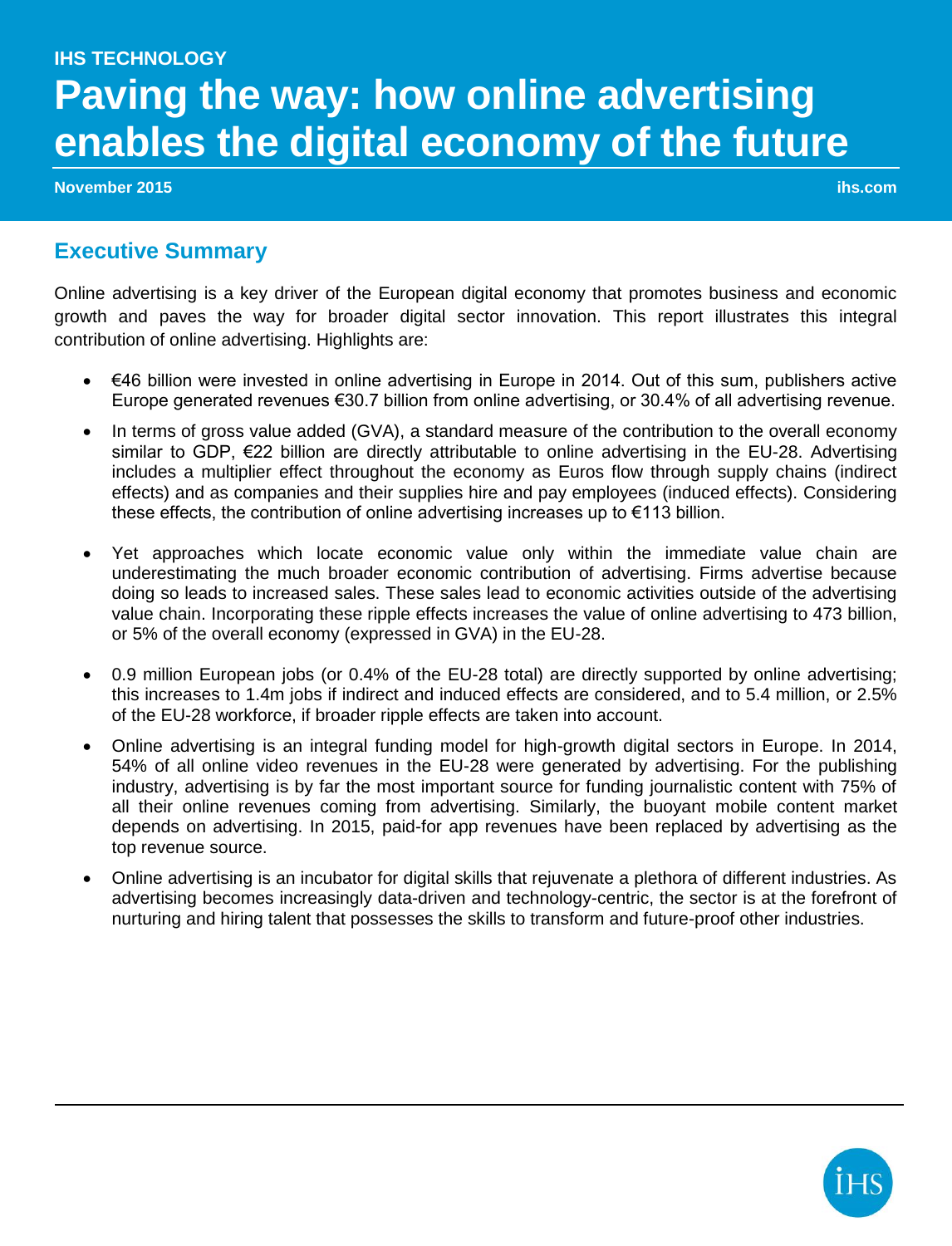

### **Table of Contents**

| 1. |                                                                                                    |  |  |  |  |
|----|----------------------------------------------------------------------------------------------------|--|--|--|--|
| 2. |                                                                                                    |  |  |  |  |
|    | 2.1                                                                                                |  |  |  |  |
|    |                                                                                                    |  |  |  |  |
|    |                                                                                                    |  |  |  |  |
|    |                                                                                                    |  |  |  |  |
|    |                                                                                                    |  |  |  |  |
|    | 2.2                                                                                                |  |  |  |  |
| 3. |                                                                                                    |  |  |  |  |
|    | 3.1                                                                                                |  |  |  |  |
|    | Job-creation and the wider economy: how online advertising contributes 11<br>3.2                   |  |  |  |  |
|    |                                                                                                    |  |  |  |  |
|    |                                                                                                    |  |  |  |  |
|    | 3.3                                                                                                |  |  |  |  |
| 4. |                                                                                                    |  |  |  |  |
|    | 4.1                                                                                                |  |  |  |  |
|    | 4.2                                                                                                |  |  |  |  |
|    | 4.3                                                                                                |  |  |  |  |
| 5. |                                                                                                    |  |  |  |  |
| 6. |                                                                                                    |  |  |  |  |
| 7. |                                                                                                    |  |  |  |  |
|    |                                                                                                    |  |  |  |  |
|    |                                                                                                    |  |  |  |  |
|    | (c) Extended footprint of advertising-related activities (direct + indirect + induced effects)  25 |  |  |  |  |
|    |                                                                                                    |  |  |  |  |
| 8. |                                                                                                    |  |  |  |  |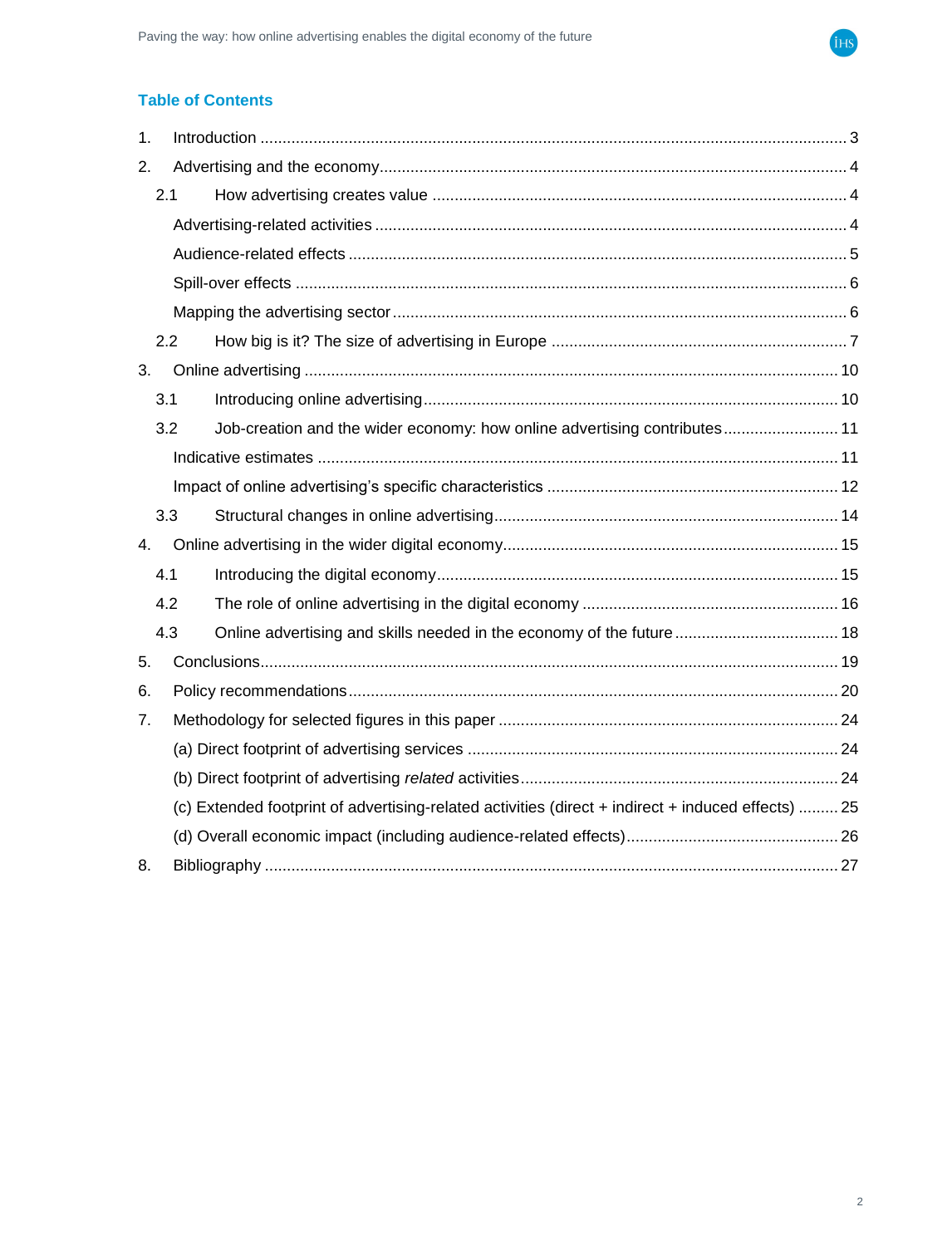# <span id="page-2-0"></span>**1. Introduction**

Over the last ten years, online advertising in Europe has transformed from a nascent industry with a marginal share of the advertising market (1999: 0.5%) to the second largest advertising medium in Europe attracting 30.4% of all advertising revenue in 2014. With publisher revenues at €30.7bn in 2014, it is larger than all types of advertising except TV, which it is expected to surpass by the end of 2015.

*Figure 1: Online advertising revenue evolution over time, 2006-2015. [Source: IAB Europe, IHS Technology]*





*Figure 2: European advertising revenue share by medium [Source: IHS Technology]*

Advertising, no matter whether online or in traditional media channels, contributes to the economy in a variety of ways. These include the contribution to employment and to economic output, but also other, less direct impacts, such as supporting the development of the wider media, content, and online industries.

The European Commission has embarked recently on a number of initiatives aimed at deepening the development of a Digital Single Market (DSM), one of the top 10 overall priorities for the Juncker Commission. While this covers a wide range of issues and industries – from audiovisual services to e-commerce and online platforms – a key ambition throughout is to create the conditions necessary for the development of European global leaders in the digital economy.

3

iнs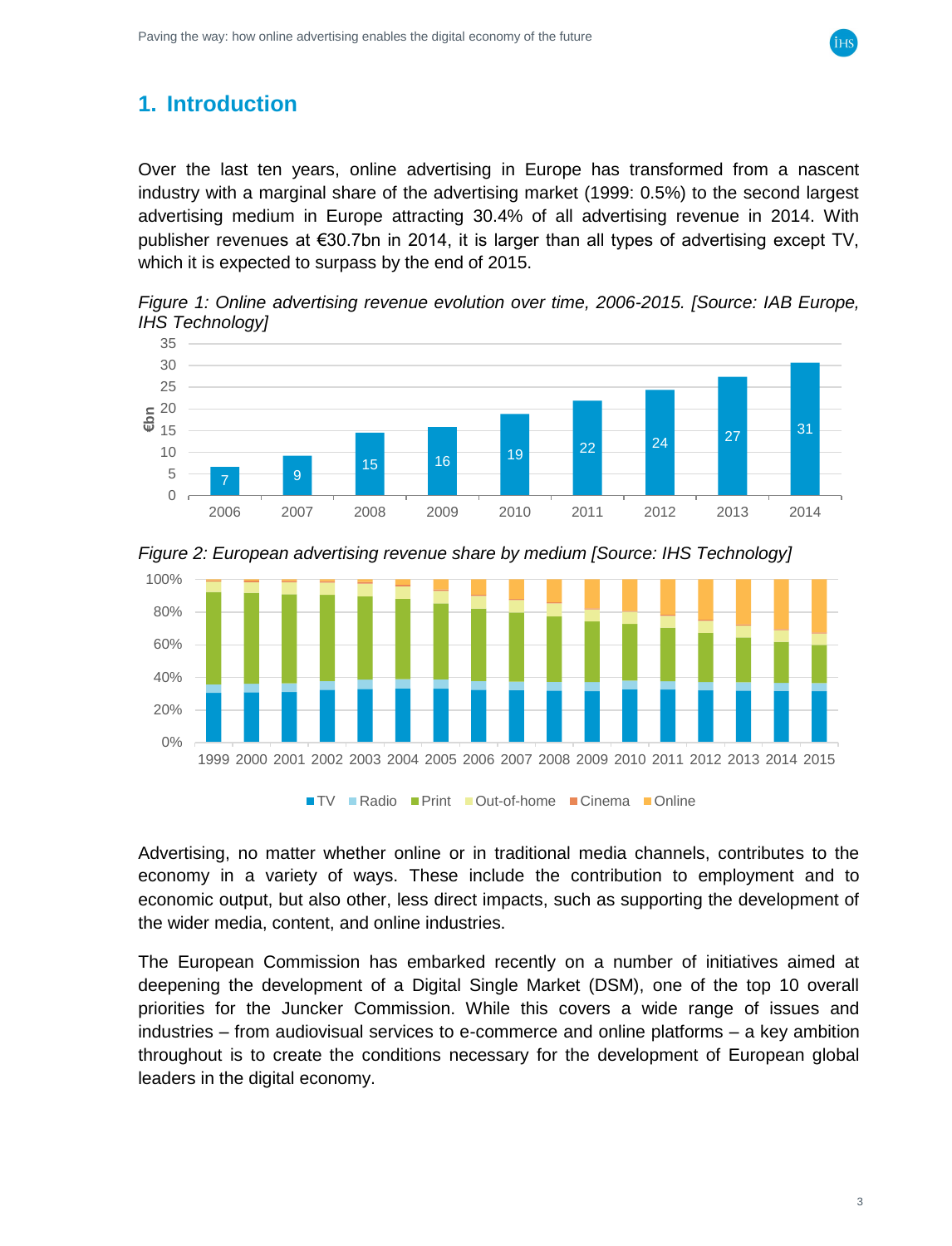

Advertising has a key role to play in making this ambition a reality, as the technologies and skills being developed there can also drive value in a wide variety of industries. Importantly, Europe has already shown that it can produce world-leading talent in this space. The challenge for policymakers thus is to create the conditions for this success to become widespread, and then for the gains to spread across the economy.

Over the next few pages, this paper sets out these arguments in more detail. We start by examining advertising's role in the economy, first in a broader sense (section [2\)](#page-3-0) and then for the specific case of online advertising (section [3\)](#page-9-0). In section [4](#page-14-0) we narrow our view further, looking at some indirect but strategically critical ways in which online advertising can help develop the wider European digital economy. Section [7](#page-23-0) summarises our key arguments.

# <span id="page-3-1"></span><span id="page-3-0"></span>**2. Advertising and the economy**

### **2.1 How advertising creates value**

The ways in which advertising impacts on the economy fall into three groups:

- **advertising-related activities**  that is, through the jobs and income produced by the advertising and publishing industries and their suppliers;
- **audience-related effects** that is, by stimulating demand for advertisers' products; and
- **spill-over effects** other, less tangible mechanisms that can lead to other sectors of the economy innovating or becoming more productive.

We discuss these types of effects separately below.

#### <span id="page-3-2"></span>**Advertising-related activities**

At a direct level, advertising involves activities by three types of firms:

- **Advertisers**, who have demand for audiences to communicate a marketing message with the purpose of generating awareness and/or sales for their products.
- **Publishers**, or media outlets, who serve audiences by providing them with content, and serve advertisers by supplying them with audiences. In this report, 'publisher' includes any type of company where audience attention and content meet.
- **Advertising services** providers, which connect advertiser demand with publishers' audience supply. These are firms that create, buy, sell, plan, and manage advertising content and delivery. Intermediaries can work on behalf of advertisers (the demand side), publishers (the supply side), or both. Intermediaries include advertising creative agencies, planning and buying agencies and technology and data vendors.

The money spent by advertisers to promote their products is commonly referred to as "**ad spend**", and what publishers receive (whether via intermediaries or directly from advertisers) is commonly called "**ad sales**" or "**ad revenue**". The situation is as depicted in [Figure 3:](#page-4-1)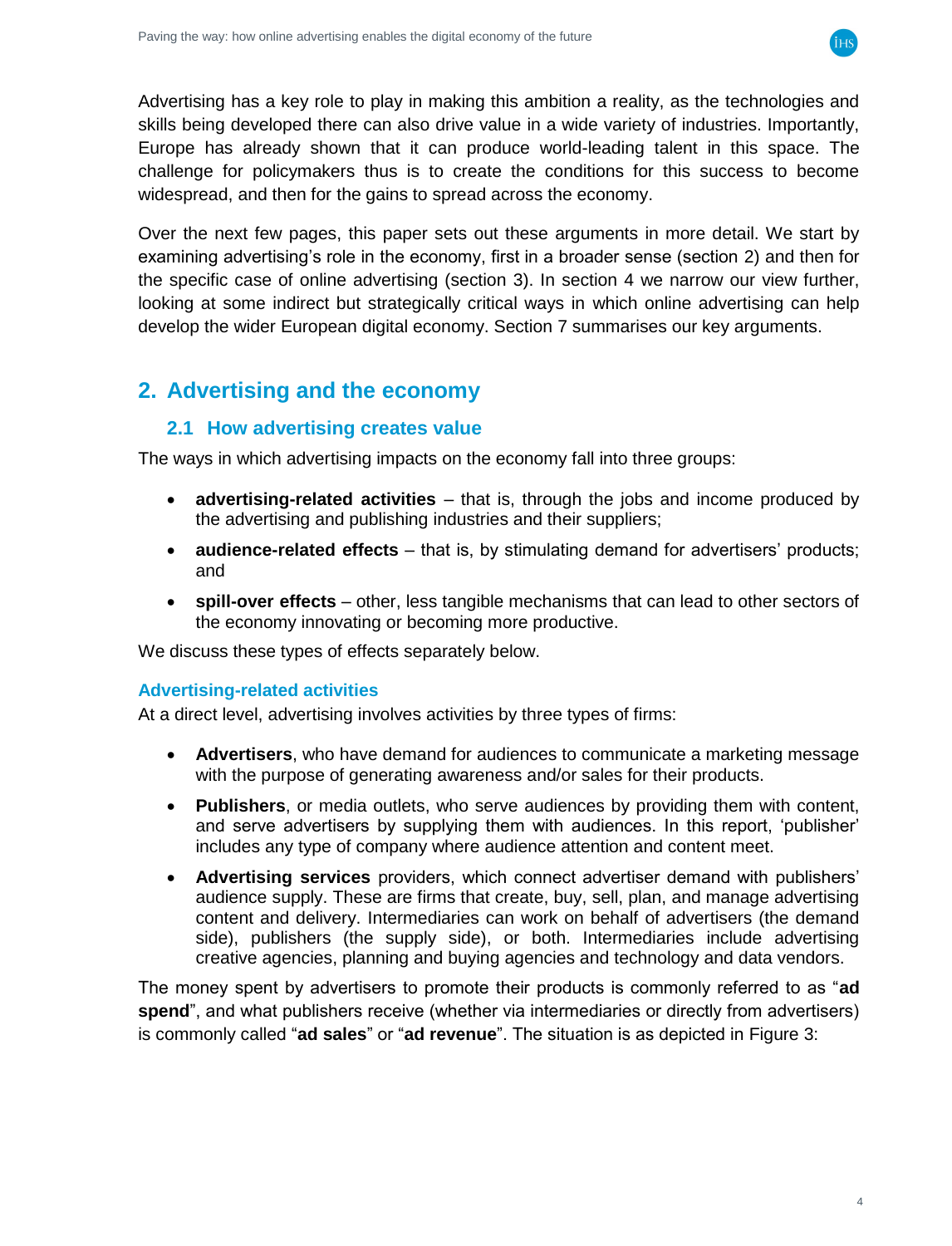

<span id="page-4-1"></span>*Figure 3: Types of agents and money flows in directly involved in the immediate advertising value chain*



The economic impact of advertising is not limited to firms in the immediate advertising value chain above (or what economists call "**direct effects**"), as they also involve these firms' suppliers, their suppliers' suppliers, and so on ("**indirect effects**"). For example, an advertising agency might hire a production company to shoot a TV commercial, and the production company might in turn hire filming equipment from a specialist supplier. Moreover, all of these activities support the jobs of employees throughout this extended advertising ecosystem, who in turn spend money as consumers - thereby triggering further economic activity ("**induced effects**"). All of this activity can be said to be supported by advertising and as such can be seen as part of its contribution to the economy.

The economic activity associated to any of these players can be measured in terms of turnover, jobs, profits, or other metrics. Because money is used and reused across the supply chain as firms rely on each other for part of their activities, it is generally not meaningful to add up the turnover of different firms across the supply chain as doing so would involve over-counting.<sup>"</sup> Instead, economists usually employ gross value added (GVA). This metric denotes a firm's turnover minus what it pays its suppliers, which *can* be added up and whose total sum across the economy is roughly equivalent to the economy's gross domestic product or GDP (GDP is equivalent to the sum of all industries' GVA plus taxes minus subsidies).

#### <span id="page-4-0"></span>**Audience-related effects**

The effects discussed until now are simply the consequences of an industry serving its customers and dealing with its suppliers; similar observations would apply to any industry. As such, they are essentially unrelated to the nature of advertising, its effects on its audiences, and any value that this effect might create for advertisers.

But firms (e.g. a cosmetics brand) advertise because doing so leads to increased sales – either directly or indirectly through building positive sentiment and share of voice around its products. These sales lead to economic activities (e.g. the production and distribution of cosmetics, which involves a complex supply chain involving jobs, value added, etc.) which are unrelated to the advertising-related activities described above. This suggests that approaches which locate economic value only within the immediate value chain are underestimating the broader economic contribution of advertising.

However, evidence and interpretation of these wider audience-related effects is not straightforward. Even if we accept that advertising creates value for the firms that advertise by stimulating demand for their products, it does not simply follow that advertising contributes to overall economic growth. An observed correlation between advertising expenditure and GDP is not by itself evidence of cause and effect (as it could simply mean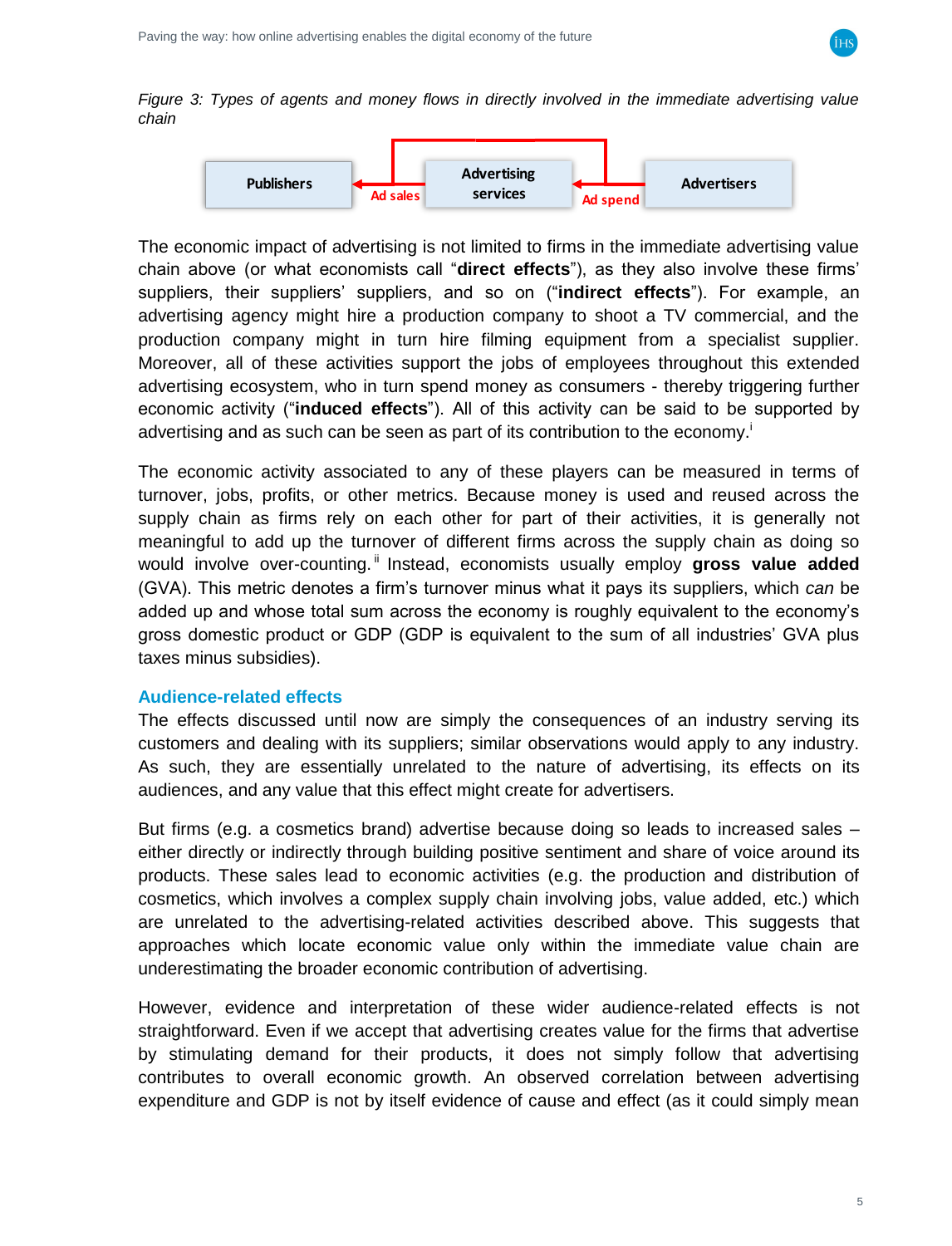

that when the economy grows firms advertise more); and if advertising only resulted in demand for advertisers' brands increasing at the expense of others' (i.e. a shift in market shares), then its contribution to the economy might be limited to the 'advertising-related activities' discussed above.

But if advertising does lead to increased sales overall, or to increased innovation or productivity stemming from intensified competition, then this could mean a significant impact on GDP. And, if we consider that (for reasons analogous to those given above for the case of advertising-related activities) this would benefit not just those firms that advertise but also their suppliers (e.g. chemical manufacturers), their suppliers and their employees, we can expect this effect to be substantial.

Whether advertising leads to economic growth through its effect on audiences is a matter of debate<sup>m</sup>; this has led some studies on the impact of advertising to only consider advertisingrelated economic activities of the type we discussed earlier.<sup>iv</sup> While we acknowledge this, we note that several studies have found evidence in support of the view that advertising leads to economic growth far in excess of what might be attributed to what we have called advertising-related activities. We list some of these in Box 1 in section [2.2.](#page-6-0)

#### <span id="page-5-0"></span>**Spill-over effects**

Advertising also has other less directly measurable, but nonetheless highly significant, impacts on the economy. By serving as a key source of funds for both the media and digital sectors, advertising underpins the development of industries that are economically important in their own right, and which, particularly in the case of the digital economy, in turn play a strong role in driving value creation across the economy. Moreover, the skills developed within the advertising industry are highly relevant elsewhere in the economy. We return to these considerations for the case of the digital economy in section [4.](#page-14-0)

#### <span id="page-5-1"></span>**Mapping the advertising sector**

We have described the role played by advertising in the economy, distinguishing between advertising-related activities and audience-related effects, as well as between direct and other effects. For future reference our discussion is summarised in [Figure 4](#page-6-1) below: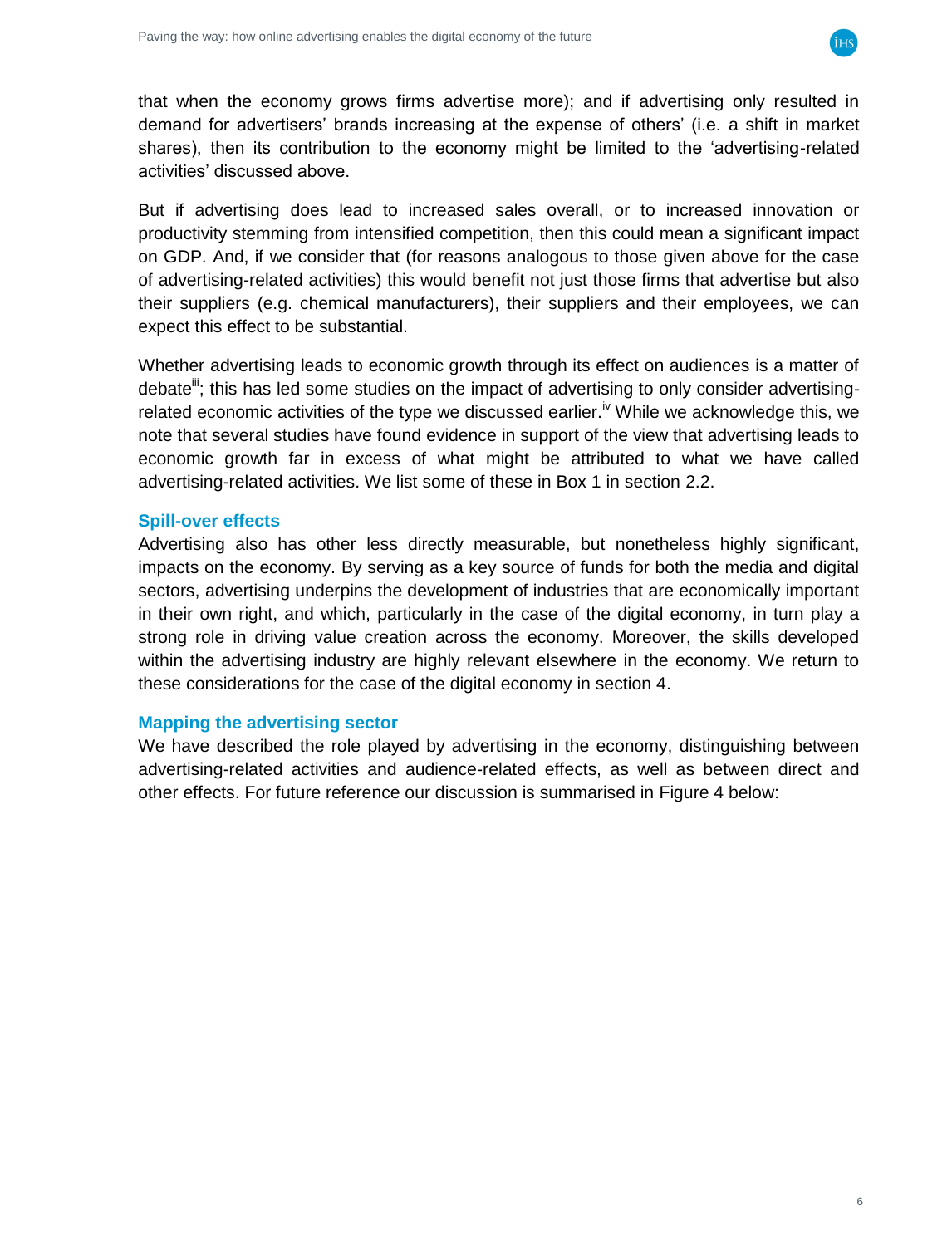

#### <span id="page-6-0"></span>**2.2 How big is it? The size of advertising in Europe**

In this section we provide estimates of the size of advertising in Europe. At the simplest level, we can consider some of the key available measures of economic activity. Official European statistics include an industry category (labelled 'advertising') that broadly corresponds to our concept of the 'advertising services' as used in [Figure 4](#page-6-1) above (specifically, it refers to advertising agencies and sales houses  $v$ ). Under this definition, according to Eurostat data in 2013 the European advertising services industry accounted for around 0.9m jobs (or around 0.4% all EU employment). In terms of economic value, according to Eurostat by 2012 the industry accounted for around €43 billion in GVA (or around 0.4% of of EU GVA).

However, as we saw earlier, advertising services account for only a part of the impact that advertising has on the economy. Although we are not aware of existing EU-level estimates of these effects, relevant studies have been published for other markets (notably the UK and the USA), from which we can make indicative extrapolations for the EU case. These studies and their key points are summarized in Box 1 below:

<span id="page-6-1"></span>*Figure 4: Overall view of the economic impact of advertising*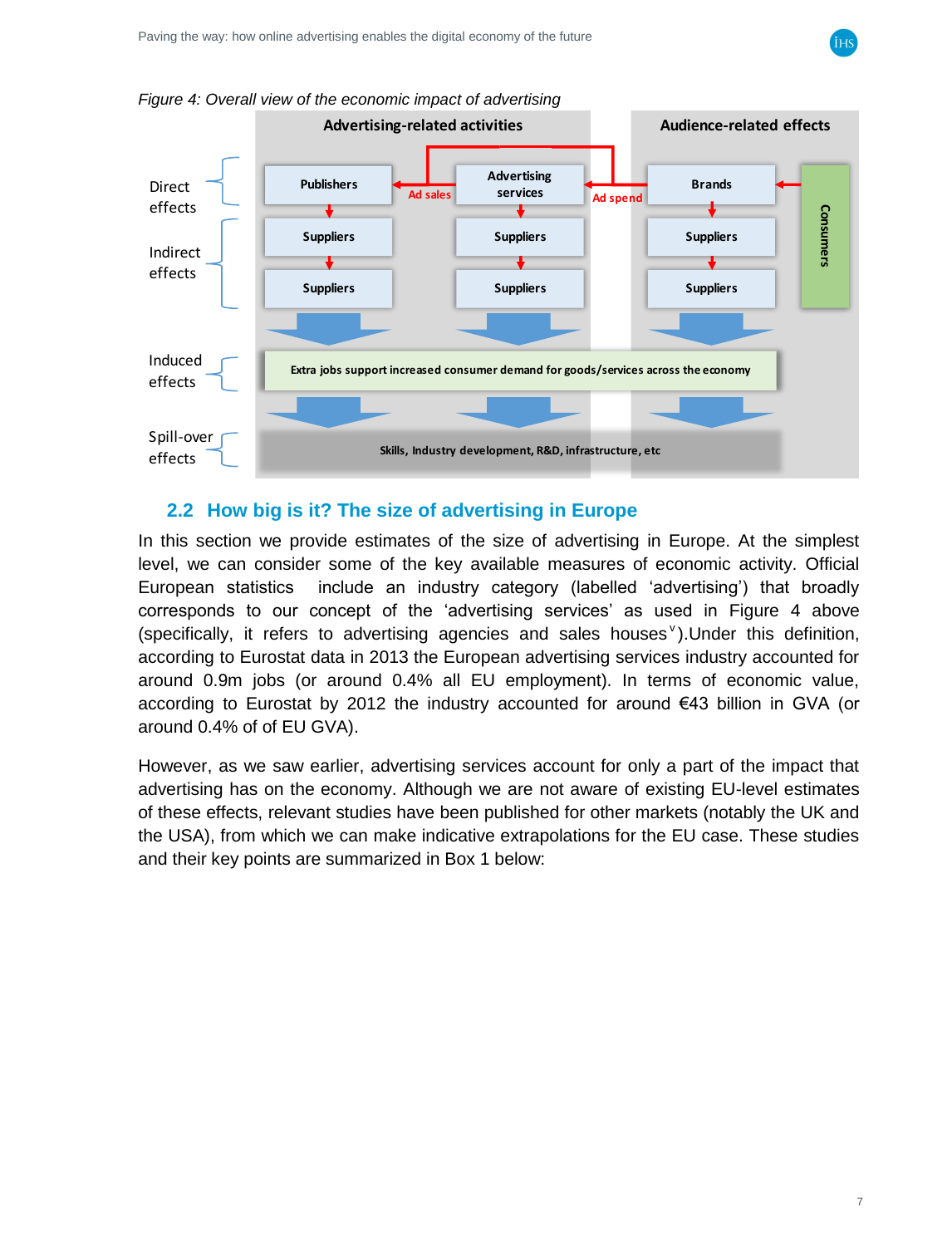

#### **Box 1: Selected literature on impacts of advertising**

The following studies consider advertising-related activities:

- A 2011 study by the Work Foundation  $\theta$  set out to estimate the economic impact of advertising in in the UK economy. As part of this, it used a multiplier of 2.0 for the link between (marginal) GVA in the advertising industry<sup>vii</sup> and net GVA contribution to the economy.
- A 2012 study by Deloitte <sup>viii</sup> set out to assess the impact of advertising in the UK in terms of a number of metrics. As part of this, and drawing on previously published government studies, Deloitte estimated the number of jobs involved in advertising across brands, the ad industry and publishers. It also considered the jobs involved through direct, indirect and induced effects, for which it calculated multipliers (of the order of around 1.6) linking direct and overall jobs effects.
- A 2005 study by Cambridge Economics<sup>ix</sup> estimated the economic impact of the 'Screen Industries' in the UK. As part of this, the authors produced estimates for the 'multipliers' linking an increase in ad sales and the resulting GVA impact across direct, indirect and induced effects. For ad spend incurred in London, it found that this multiplier was 2.1 (for other UK regions it was slightly smaller).

Additionally, the following studies consider advertising's overall impact on the economy, including (explicitly or implicitly) audience-related effects:

- A 2013 report by IHS Global Insight set out to assess the economic impact of advertising expenditures in the United States.<sup>x</sup> As part of this, IHS estimated the impact of ad spend on job creation linked to increased consumer demand for products, considering both direct effects (i.e. jobs at brands) as well as indirect effects (jobs at brands' suppliers) and induced effects (linked to these jobs in turn increasing demand across the economy). IHS estimated that the overall effect combining all these effects (as well as advertising-related activities) of an additional US\$ 1m ad spend is 81 jobs, the vast majority of which are linked to audienceside effects (for example, in terms of turnover, IHS estimate that the impact on advertisers is 8.8 times larger than the combined impact on ad agencies and publishers).
- The 2012 Deloitte study mentioned above involved an econometric regression of GDP and advertising expenditure in seventeen countries over a fourteen-year period, using statistical techniques intended to isolate the causal effects of advertising on GDP. It concluded that a sustained 1% increase in advertising spend leads to an increase in GDP of 0.07% within one year and 0.6% within ten years.
- A 2010 study by McKinsey<sup>xi</sup> used econometric analysis to investigate the link between advertising expenditure and GDP in G-20 countries. It concluded that over 2002-2017 advertising supported on average 15.7% of GDP *growth* in these countries.

Our EU-wide estimates in [Figure](#page-8-0) 5 below rely on the figures quoted above.

We have extrapolated the findings in these studies to produce indicative estimates of advertising's economic footprint in terms value added and jobs using four different, increasingly broad definitions of scope: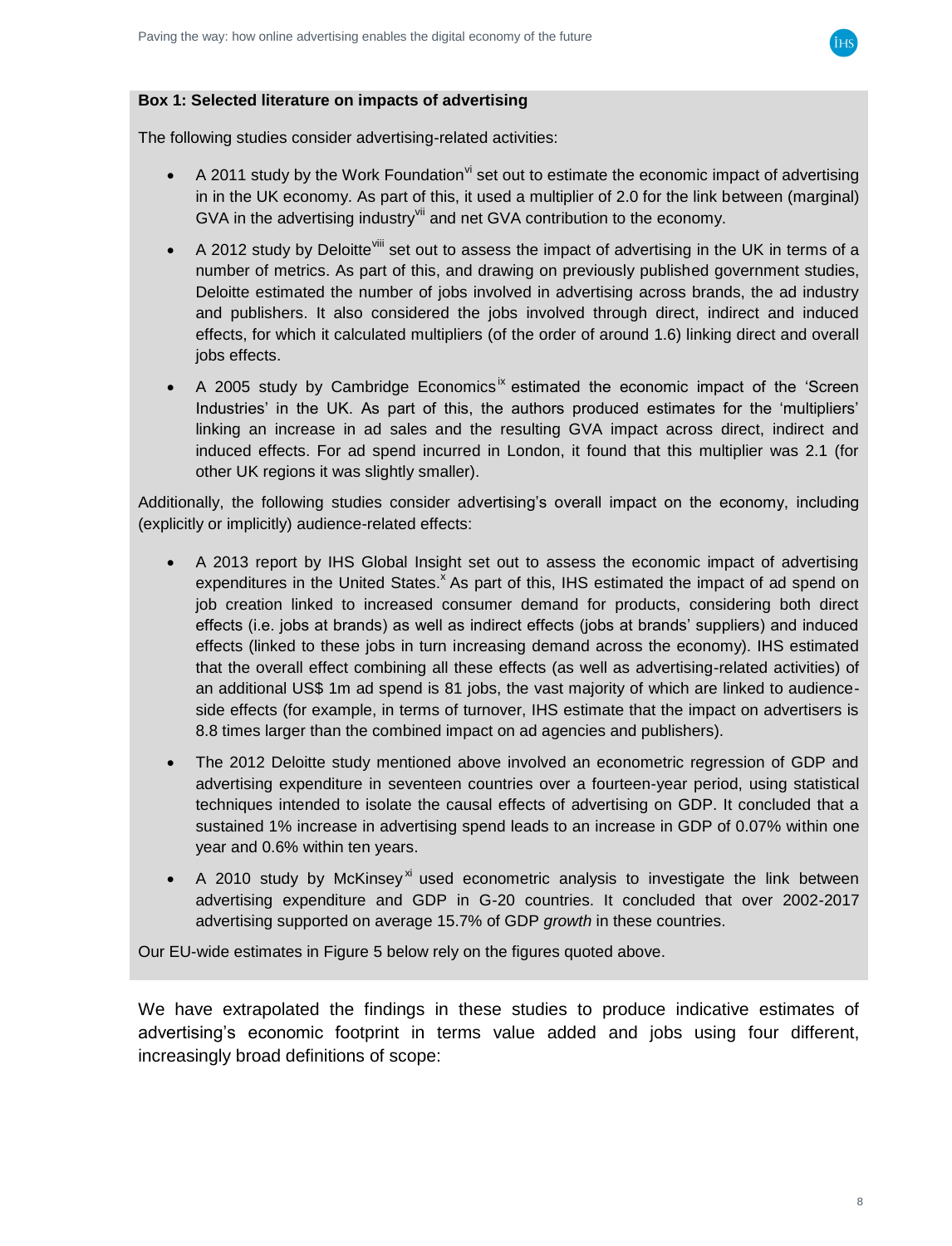

- (a) **Direct footprint of advertising services**: GVA and jobs data as reported by Eurostat for the 'advertising' industry in official statistics (corresponding to advertising services in our definition)
- (b) **Direct footprint of advertising related activities**: as above, plus jobs and value added for advertising-funded publishers (for advertisers that are only partly adfunded, only a corresponding proportion of jobs and value added is taken), and advertising-related staff within advertisers (e.g. within marketing departments)
- (c) **Extended footprint of advertising-related activities**: as per (b) above, but also considering the corresponding indirect and induced effects, in the sense discussed in section [2.1](#page-3-1)
- (d) **Overall economic impact**: including all of the above as well as audience-related effects.

The results are shown in [Figure](#page-8-0) 5, where it should be stressed that our estimations are subject not only to any potential weaknesses in the studies listed above (in particular, the existence of audience-related effects is not uncontested in the literature) but also to multiple assumptions involved in our extrapolation process (whose details are discussed in section [7.](#page-20-0) Accordingly, the figures shown here are intended as only indicative, with emphasis on relative sizes and orders of magnitude rather than exact numbers.

<span id="page-8-0"></span>*Figure 5: Estimated 2013 Contribution of advertising to EU employment and GVA advertising through direct, indirect, induced and audience-related effects. GVA data for 2013 has been estimated based on available 2013 data. 'Empty boxes' denote high and low estimates depending on the sources and methodologies used. [Source: IHS Technology estimates based on data and estimates from IHS Global Insight, IHS Technology, Eurostat, Deloitte, Cambridge Economics and Work Foundation]*



It should be noted from these figures that the audience-related effects are several times larger than those attributable only to industry effects (in both cases, around twenty times larger than the direct, narrow effects). Intuitively, this means that when considering the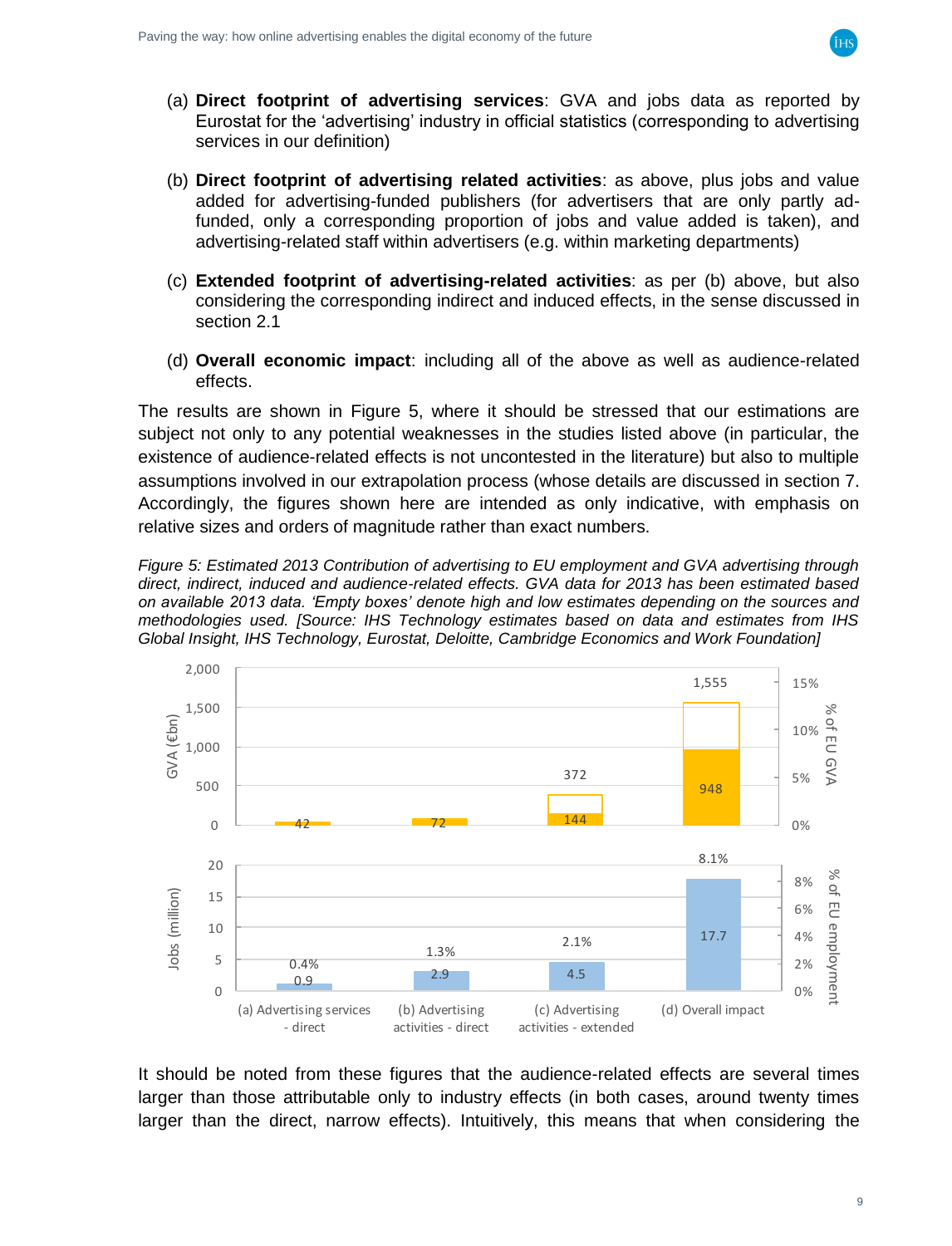

impact of advertising on the economy, by far the largest impact is related to the effects that advertising has on audiences (and the effects that in turn this has on brands and their suppliers), so that all the jobs and profits created within the advertising and publishing industries (and their suppliers) pales in comparison. However, we stress that the existence and magnitude of audience-related effects are less firmly established than the effects linked to advertising activities, and therefore the corresponding effects should be taken with a degree of conditionality (accordingly, the third and fourth bars in the GVA figures above are shown in a different pattern).

Finally, we note that of the four columns in in [Figure](#page-8-0) 5, column (a) is relatively less meaningful in the context of the economic footprint of advertising, as it restricts our view to advertising services (i.e. intermediaries) rather than considering all persons working in advertising. Because of this, when in the next section we turn to online advertising, we will only consider measures of impact analogous to columns (b)-(d) above.

# <span id="page-9-1"></span><span id="page-9-0"></span>**3. Online advertising**

### **3.1 Introducing online advertising**

By online advertising we mean advertising on the internet across all formats (display incl. video, paid-for-search, classifieds & directories), devices (e.g. mobile & desktop) and transaction mechanisms (programmatic and non-programmatic). As stated in section [1,](#page-2-0) online advertising has been growing at a roughly constant linear, double-digit rate for the past decade; it evolved from a marginal trend to €30.7bn in 2014, and establishing itself as the second largest media category behind TV - which we forecast will be overtaken by the end of 2015.



*Figure 6: European advertising revenue by format, €billion, 2014 [Source: IHS]*

Yet the perspective of publisher revenues only presents a partial picture of the size of online advertising. If we consider the actual spend on online advertising from the advertiser perspective, including money flowing to advertising technology providers, agencies and other intermediaries, production costs, data and analytics services, online advertising was worth €46.4bn in 2014.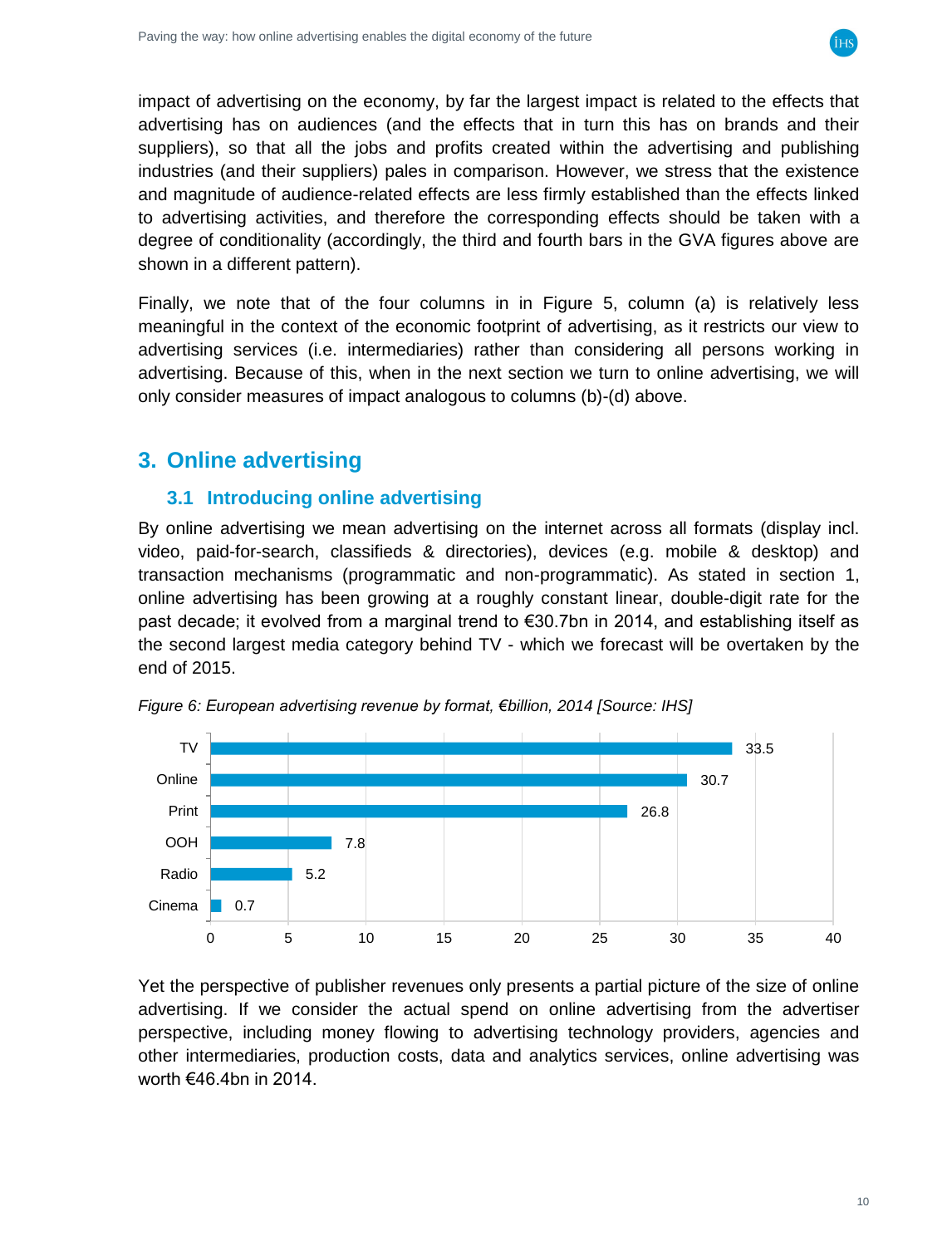





#### <span id="page-10-0"></span>**3.2 Job-creation and the wider economy: how online advertising contributes**

#### <span id="page-10-1"></span>**Indicative estimates**

In Europe, data on the economic impact of online advertising is scarce, even compared to the limited availability of data on overall advertising. However, the figures above, combined with our estimates for advertising in general in section [2.2,](#page-6-0) allow us to provide some provisional estimates. Indeed, as we saw in section [1,](#page-2-0) in 2014 online advertising accounted for 30.4% of overall EU advertising revenues. If as a first approximation we assume that this factor (30.4%) applies not only to ad revenues but also to jobs and value added across advertisers, service providers<sup>xii</sup> and publishers, this would suggest that:

- In term of jobs, 0.9m European jobs (or 0.4% of the EU total) are directly supported by online advertising; this increases to 1.4m jobs if indirect and induced effects are considered, and to 5.4m if posited audience-related effects are considered.
- In terms of gross value added (GVA),  $E22bn$  are linkable to online advertising activities (including publishing); this increases to €44bn – €113bn if indirect and induced effects are considered, and to €288bn – €473bn if posited audience-related effects are considered (note that direct GVA is lower than ad spend; see our definitions on section  $2.1^{\text{Xiii}}$ )

These estimates are shown in [Figure 8](#page-11-1) and [Figure 9:](#page-11-2)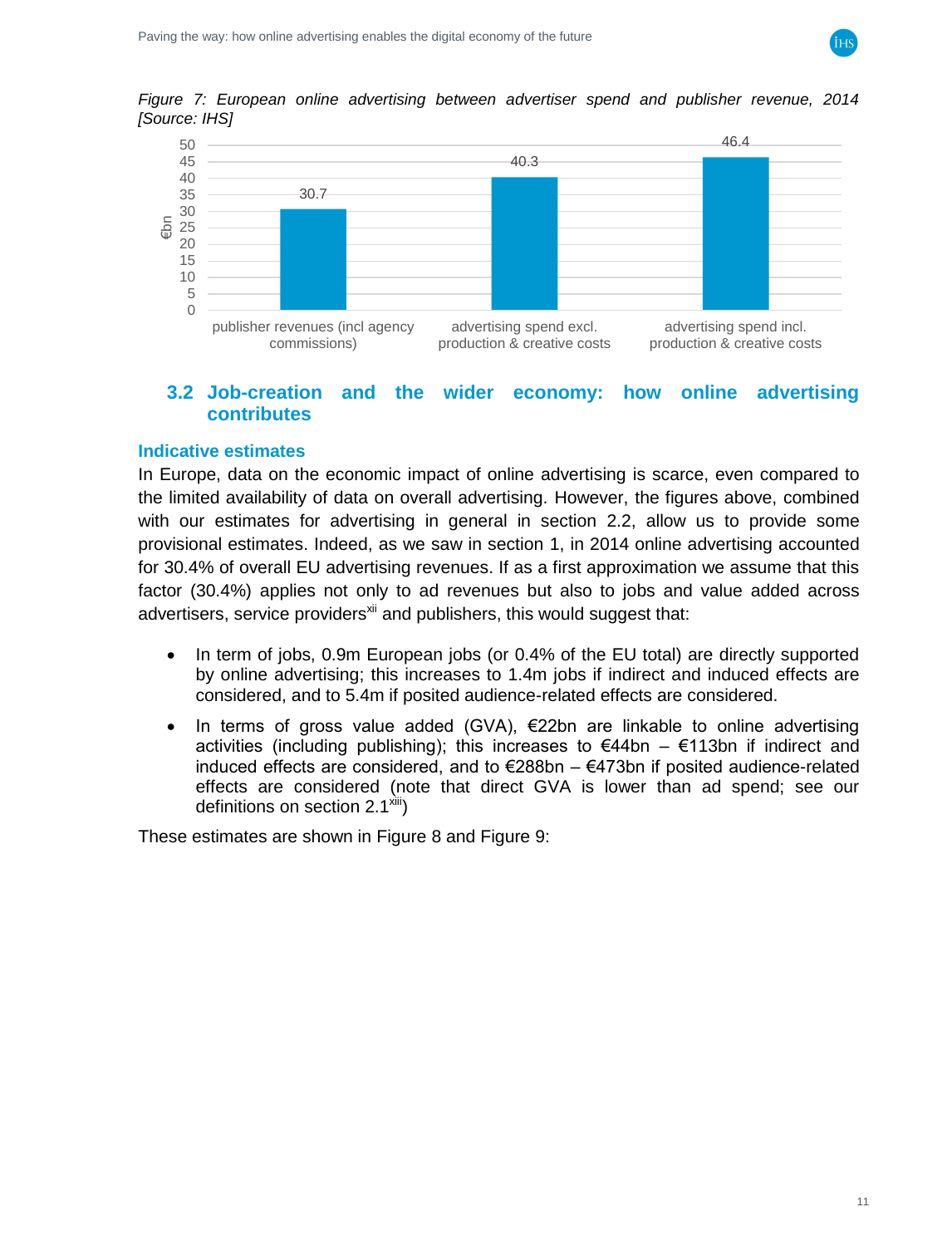

<span id="page-11-1"></span>*Figure 8: Indicative estimates of jobs supported by online advertising in EU-28 countries in 2013 [Source: IHS Technology based on third party estimates listed in Box 1]*

<span id="page-11-2"></span>*Figure 9: Indicative estimates of GVA supported by online advertising in EU-28 countries in 2013 [Source: IHS Technology based on third party estimates listed in Box 1]*



We stress the highly indicative nature of these figures, as they are based on a simple transposition of the estimates in [Figure](#page-8-0) 5. Nonetheless, we note that in our estimate of 1.4m jobs is in the same order of magnitude as a recent estimate by ZAW, the German advertising trade association, of 348,000 digital jobs in advertising in Germany in 2014, using a definition broadly corresponding to our column (b).<sup>xiv</sup> This amounts to 34.5% of our estimate of all EU online advertising jobs. According to the Eurostat data we referenced earlier, in 2013 Germany accounted for 24% of all EU persons directly employed in advertising services overall – both traditional and online The discrepancy between these two percentages is attributable partly to the approximate nature of our approach as well as to definitional differences.

#### <span id="page-11-0"></span>**Impact of online advertising's specific characteristics**

Our figures above do not take into account any potential implications of prior research that suggests that online advertising is more effective than traditional advertising, and that online advertising provides significant benefits to consumers (see Box 2). If online advertising is indeed more effective than traditional advertising, then the corresponding audience-related effects (and the resulting GVA contribution) may be larger than shown above; indeed, McKinsey's findings suggest that the above estimates may significantly understate the true impact of online advertising. $^{x}$  However, it could also be that increased efficiency leads to fewer jobs than is the case for traditional advertising. Either of these effects might result in online advertising's jobs-to-value ratio (i.e. labour productivity) being different to that applying to advertising in general.

Seeking to investigate this point further, we conducted a benchmark of company reports and tax filings from 22 listed and private companies operating in Europe, from global platforms to local players, from publishers to media agencies. Exact figures are difficult to come by, as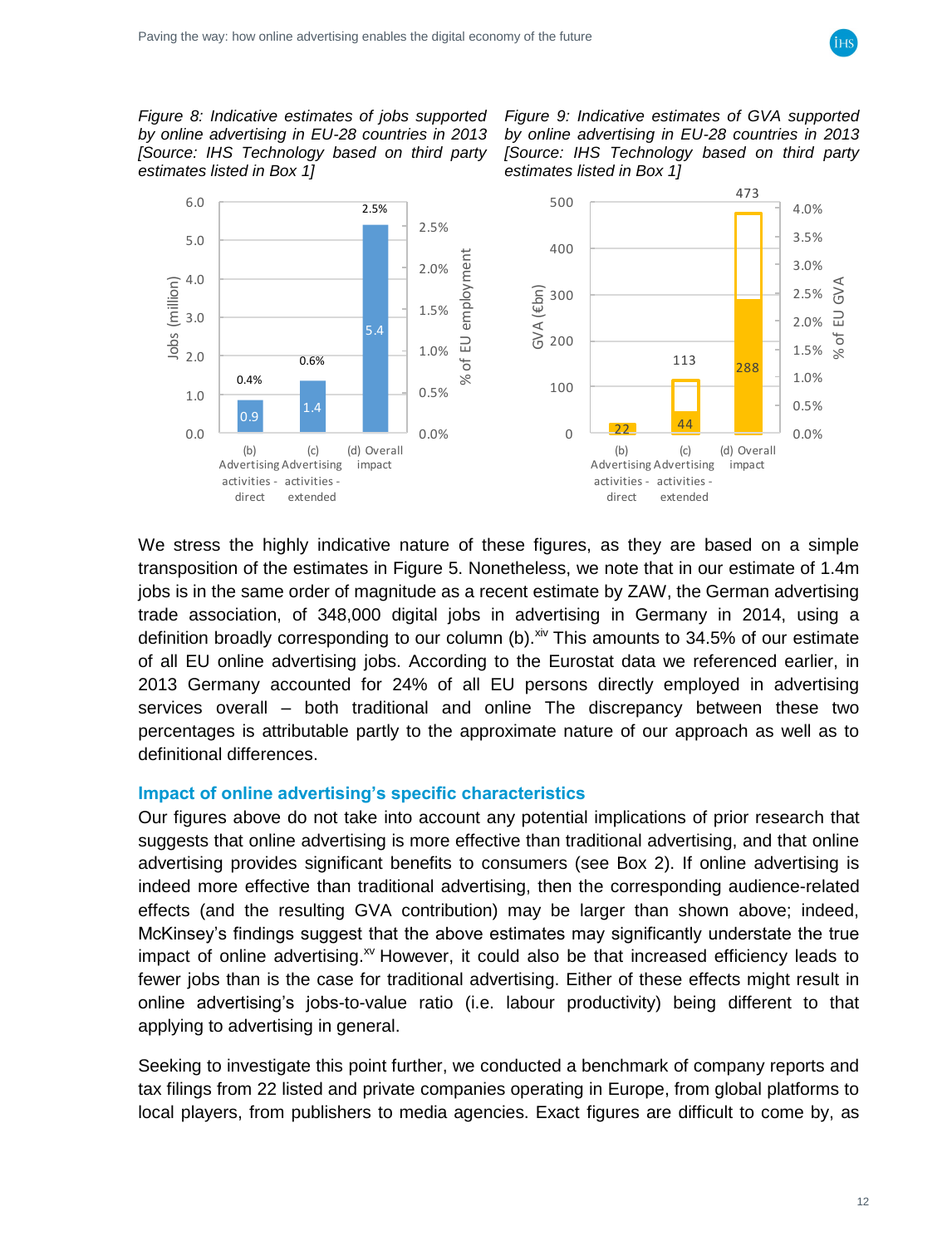

non-listed companies often only express employee numbers as a range, and internationally operating companies tend to not split staff by geography, requiring secondary estimates. Yet our analysis shows the following:

- On the one hand, online advertising is a scale business which has enabled few companies with a high market share to generate higher revenues per employee than in traditional advertising.
- One the other hand, the complex and fragmented value chain of online advertising means that more companies are involved per transaction than in traditional advertising, skewing the revenue to job ratio in favour of jobs again. The specialised nature of online advertising into sub-sectors of expertise from social media over SEO to programmatic advertising also means that it supports a greater diversity of job types which do not compete with each other for rationalisation, limiting a potentially detrimental effect of scale efficiencies on employment.

While available data is not robust enough to claim that these effects cancel each other out, they suggest that any assumption that the relationship between jobs and revenue is significantly different from the industry as a whole may not be warranted.

#### **Box 2: Selected literature on impacts of online advertising**

Relevant literature on the economic impact of online advertising includes the following:

- (a) A 2010 study by McKinsey<sup>xvi</sup> concluded that one euro spent on online advertising was three times more effective in generating GDP growth than one spent on traditional advertising.
- (b) A second 2010 study by McKinsey, $x^{\text{vii}}$  prepared for the IAB, studied the consumer surplus associated to ad-funded digital services in France, Germany, the UK, Spain, Russia, and Italy. It concluded that surplus for 2010 was around €100bn, or over three times digital ad revenue. This refers to the value that consumers attribute to their use of online services, minus any subscription or any other payments made by them. However, although economically important (corresponding, in size, to (or around 0.7% of EU GDP) this type of value is not included in measures of GDP in national accounts.

Other studies have been conducted assessing the size of the 'digital economy', understood as variants of either the internet information and communication technologies (ICTs); we discuss these separately in section [4](#page-14-0) below.

Even if these figures are accepted at a high level, however, in our view this would miss the most significant long-term impact that online advertising can have in the economy. This requires us to go beyond the quantifiable measures we have discussed so far (direct, indirect, induced and audience-related effects) and to consider *spill-over* effects in the sense we discussed earlier. Specifically, we suggest that attention should focus on the role that online advertising is playing, and can play, in the development of the wider *digital economy*, which centres on the industry's capacity to develop the data-driven skills and technologies that are increasingly needed throughout the economy. We discuss online advertising in the context of the digital economy in section [4,](#page-14-0) but first we need to discuss some key emerging aspects of online advertising.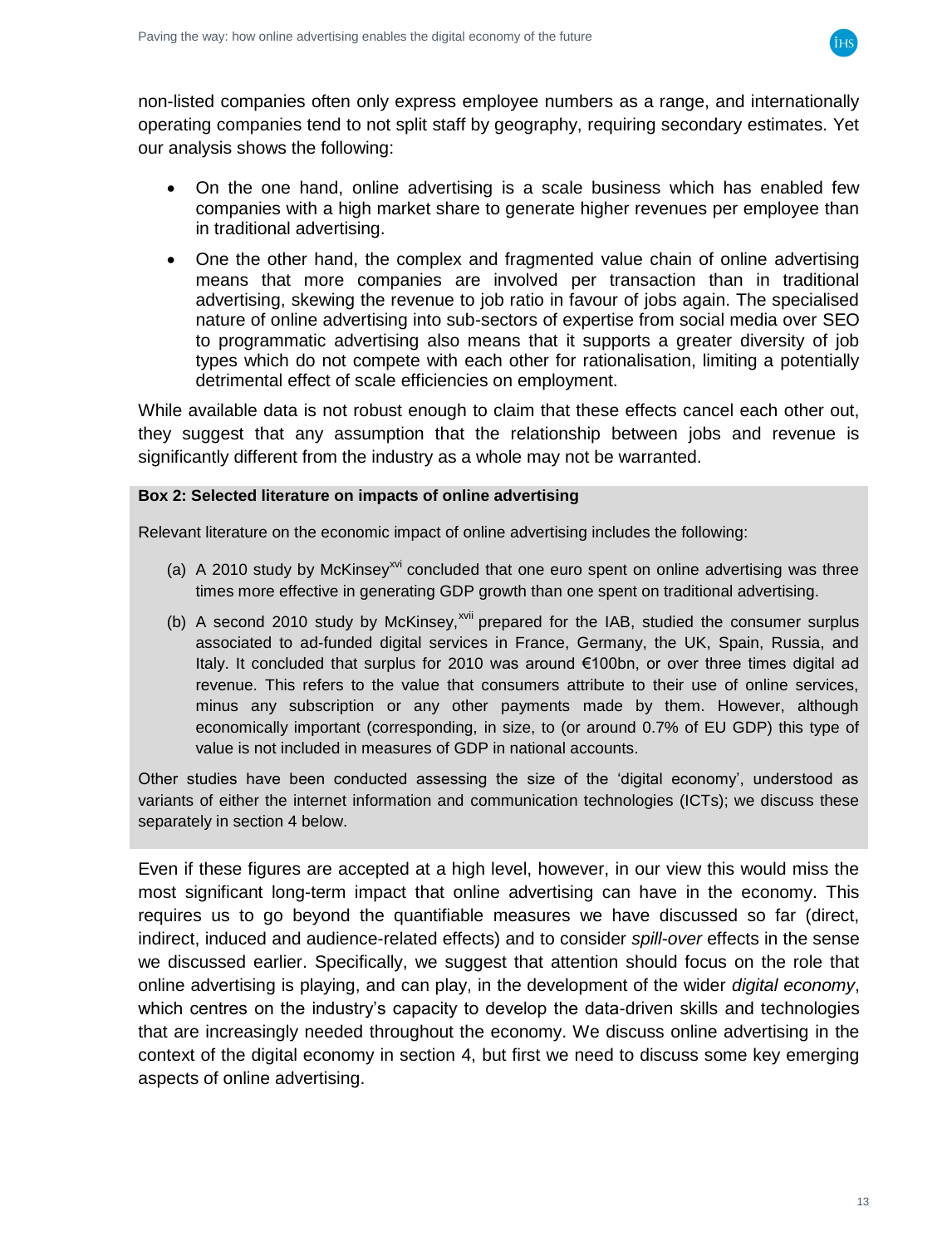

#### <span id="page-13-0"></span>**3.3 Structural changes in online advertising**

Online advertising is being re-architected through new transactional mechanisms involving data and technology. Until recently, display advertising space (or impressions) was bought and sold manually, involving a salesperson at a publisher (or its delegated sales house) agreeing on a price with an advertiser or an agency. However, in recent years a new way of buying and selling advertising - '**programmatic**' - an umbrella term for automated transactional mechanisms using data and software has emerged as a key growth area. This concept covers a wide category of mechanisms and partnership configurations across the value chain, but the general pattern is that advertising impressions are bought and sold by computers. These can be auction-based (RTB), or fixed-price models (non-RTB). Although advertising is not a commodity like stocks, the underlying principles, technologies and skillsets resemble trading on financial markets. Programmatic mechanisms are set to generate 29% of display ad revenues in Europe by end of 2015. This includes all devices from desktop to mobile and both banner and video ad formats. IHS forecasts that by 2019, the majority of all advertising revenue in Europe (59%) will be generated using programmatic mechanisms. The US is leading this transformation of advertising due to the structure of the advertising market, technological expertise and talent. Yet we expect Europe to close its innovation gap with the US, expressed as the percentage point difference in programmatic adoption. This innovation gap stood at 16% in 2015 and will shrink to 7% by 2019, driven by publisher and advertiser adoption of programmatic principles, the acquisition of technology players by European media groups and the proliferation of local technology skillsets and jobs that are able to establish and grow the programmatic ecosystem.





The rise of programmatic advertising has altered the advertising value chain, diversified the types of intermediaries and changed skills needed to operate in this space. Today, the placement of an advertisement can involve not just a publisher, an advertiser and one or two intermediaries, but a complex landscape involving media agencies, independent trading desks, data platforms, verification services, retargeting services, demand side platforms and ad exchanges – among others.

All of this is driven by analytics, algorithms and large-scale data sets – defining factors of what analysts have called the "big data" revolution,<sup>xviii</sup> in which digital the advertising industry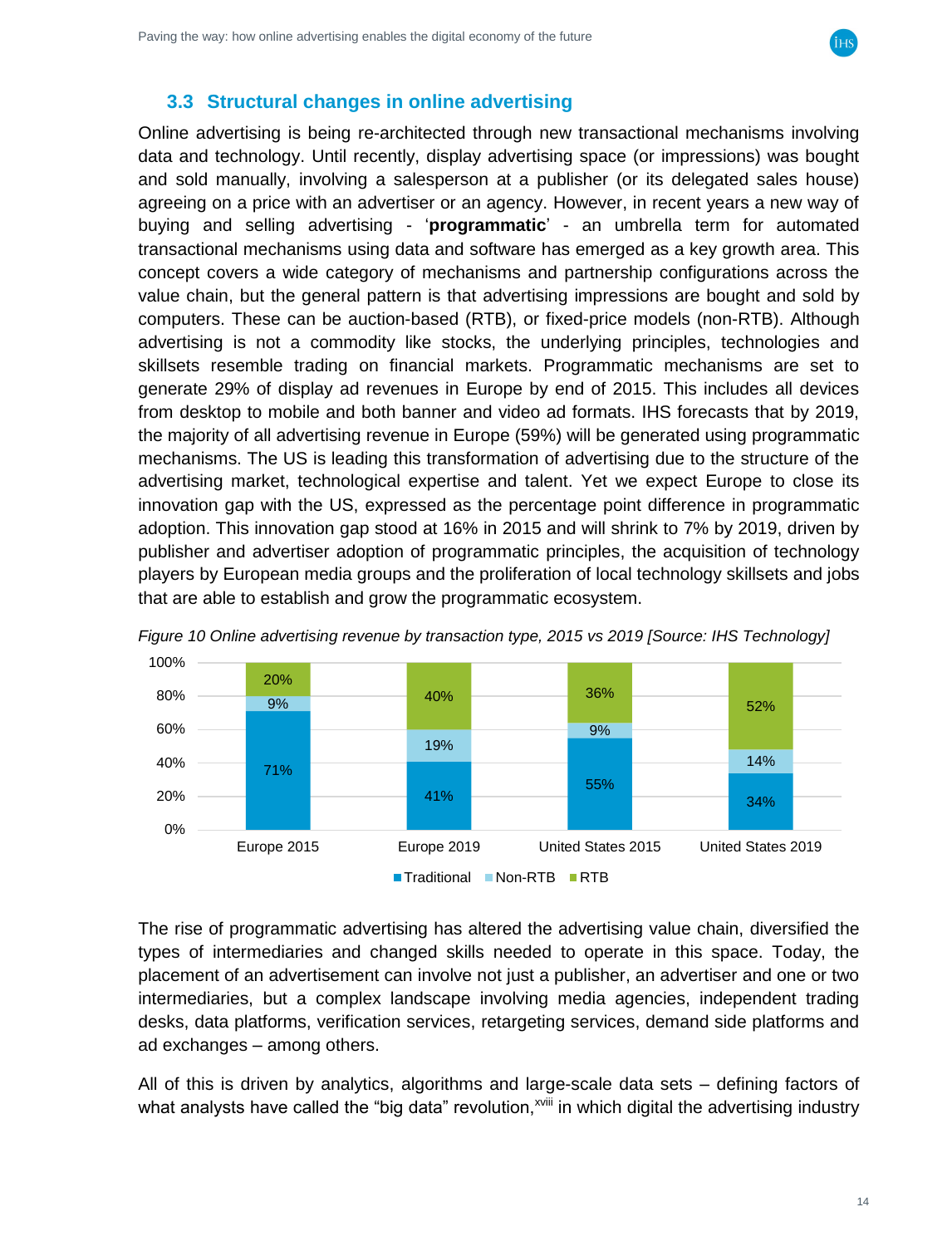

plays a central role. Accordingly, advertisers, publishers and agencies increasingly need staff with the right skills to deal with this ecosystem. But, although adopting programmatic models is seen as a top priority by a majority of publishers and media agencies, the main perceived obstacle to this is the difficulty of hiring and training people with the right skill set (IAB Europe, 2015). This challenge is common across industries going through the big data revolution. Advertising is one of the first industries which is transformed by these forces and has nurtured the relevant skills and practices needed to succeed in this new paradigm.

# <span id="page-14-1"></span><span id="page-14-0"></span>**4. Online advertising in the wider digital economy**

### **4.1 Introducing the digital economy**

Online advertising is part of a far larger set of economic activities that are normally referred to as the *digital economy*. Broadly speaking, this refers to the wide variety of businesses that rely on the Internet and related technologies in important ways; it includes internet start-ups, large online players, and an increasingly large proportion of firms in more traditional industries (e.g. banking) that have shifted more and more of their activities online. Indeed, the contours of the digital economy are constantly expanding.

As with advertising, the impact of the digital economy extends far beyond its own boundaries. Products and services provided by digital economy firms – from GPS tracking systems to e-commerce platforms – have played transformative roles across the economy, in industries ranging from transportation to manufacturing. Thus, as with advertising, when considering the impact of the digital economy we can distinguish between direct effects (e.g. jobs and value added by member firms of the digital economy), indirect and induced effects (by the digital economy's suppliers and its employees), and the effects linked to the *usage* of digital economy services. This last effect is analogous to our concept of 'audience-related effects' for the case of advertising, and like it its impact is likely to be far larger than the direct, indirect and induced effects combined. Xix For example, a recent study in Japan predicted that, by 2020, firms representing only a subset of the digital economy would create value through established industries equivalent to  $6.5\%$  of the country's GVA.<sup>xx</sup>

Although the notion of 'digital economy' escapes straightforward definition and quantification, at a high level the available literature leads us to expect that, in a broad sense, its size is roughly similar to that of advertising as a whole. This is discussed in more detail in Box 3 below.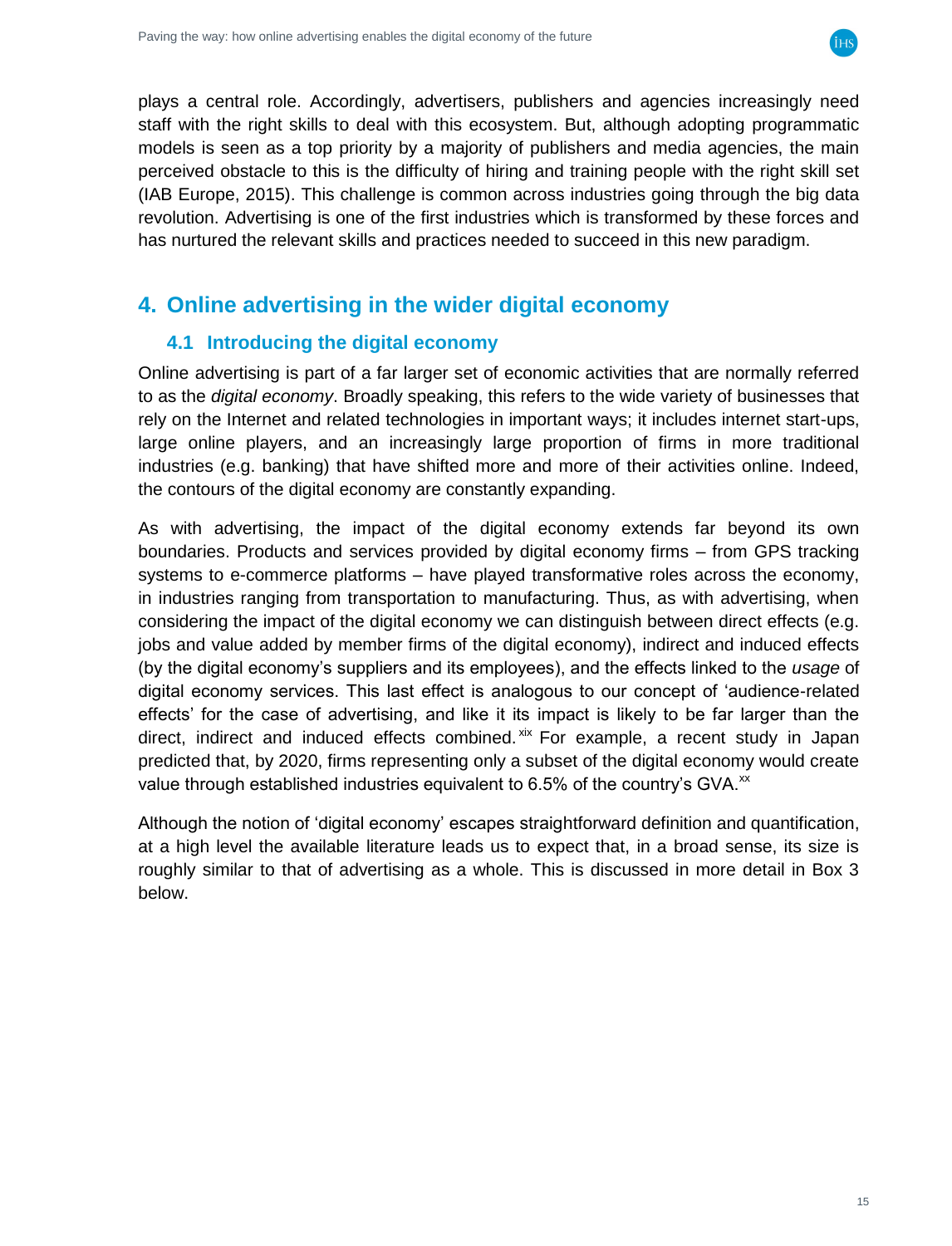

#### **Box 3: Defining and quantifying the digital economy**

Defining the digital economy in precise terms is not straightforward. The literature contains a wide variety of definitions which in broad terms fall into two groups:

- Definitions centred around the **Internet,** which vary from including all online service providers, to also encompassing network operators and equipment manufacturers
- Definitions centred around **Information and Communication Technologies (ICTs)**, which generally encompass (among other things) all providers of computer hardware and software, all telecommunications services, and all associated professional services. $^{xxi}$

To gain a sense of the digital economy's size, we have reviewed a number of existing studies, in each case identifying the type of definition used (in the sense above, i.e. internet- or ICT-based), the estimated measures (GDP contribution or jobs), and also whether or not these include the digital economy's benefits on non-digital economy firms ('extended' vs 'restricted'). This is summarised in [Figure 11:](#page-15-1)

|                                    |                              | <b>GDP</b> contribution                         |                 | Jobs (% of employment)                                   |                 |
|------------------------------------|------------------------------|-------------------------------------------------|-----------------|----------------------------------------------------------|-----------------|
| <b>Study</b>                       | <b>Type of</b><br>definition | <b>Restricted</b>                               | <b>Extended</b> | <b>Restricted</b>                                        | <b>Extended</b> |
| (Boston Consulting<br>Group, 2012) | Internet                     | 5.30%                                           |                 |                                                          |                 |
| (Deighton, 2012)                   | Internet                     | 2.0%<br>(average of<br>high & low<br>estimates) |                 | $1.4%$ (direct)<br>3.6% (incl.<br>indirect &<br>induced) |                 |
| (McKinsey, 2011)                   | Internet                     |                                                 | 3.4%            |                                                          |                 |
| (OECD, 2014)                       | <b>ICT</b>                   | 6%                                              |                 | 4%                                                       |                 |
| (Tech City UK, 2015)               | <b>ICT</b>                   |                                                 |                 | 4.7%                                                     |                 |

<span id="page-15-1"></span>*Figure 11 Definitions and estimates of the digital economy in the literature*

Comparing [Figure 11](#page-15-1) with the corresponding figures for (overall) advertising in [Figure](#page-8-0) 5 suggests that the digital economy, even if restricted to its smaller, Internet-based definition, is likely to be larger than advertising as a whole: the 'restricted' effects for advertising (columns c in [Figure](#page-8-0) 5) amount to around 1% - 1.5% GVA, whereas the corresponding figure is more than twice as large for the digital economy.

#### <span id="page-15-0"></span>**4.2 The role of online advertising in the digital economy**

Online advertising is not just any part of the digital economy, but an integral pillar for the creation and development of a wide variety of online business models. We illustrate this below in three examples drawn from the IHS Technology media sector database.

Online video is a rapid growth sector for the digital economy, underpinned by changing media consumption habits and low barriers for entry in audiovisual production. More than half (54%) of the online video sector in Europe is funded by advertising. While paid-for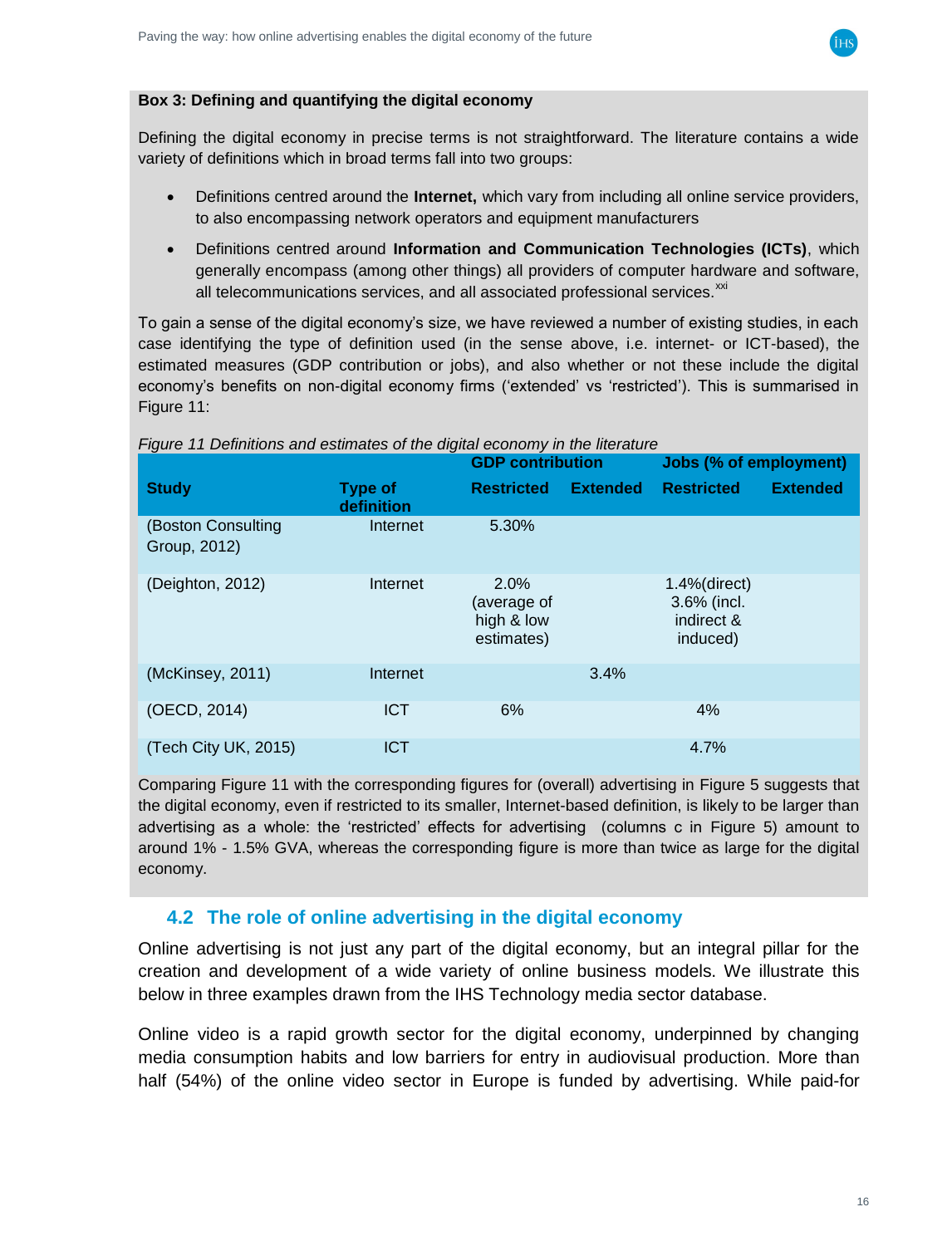

revenues are concentrated on large players, advertising funds audiovisual content from broadcasters, news publishers, digital-first players, general-interest as well as niche players.

*Figure 12 European online video revenues by business mode in 2014l [Source: IHS Technology]*



The online revenues from news and magazine publishers in Europe are primarily generated by advertising. As print circulation in aggregate is facing a downward trend, generating a sustainable business model on the internet is of existential importance for publishers. While single publications have succeeded with paid-for models, advertising remains the best choice for the majority of publishers, including new and smaller publications. European journalism depends on a vibrant online advertising sector.

*Figure 13 European online news & magazine revenues by business model in 2014 [Source: IHS Technology]*



The importance of advertising is also reflected in the mobile sector. Until the end of 2014, paid-for apps were the primary funding mechanism for mobile content, from news over games to utility apps. Yet as paid-for app revenue slows and the mobile advertising matures in terms of scale, technology and standards, as of 2015, advertising emerges as the primary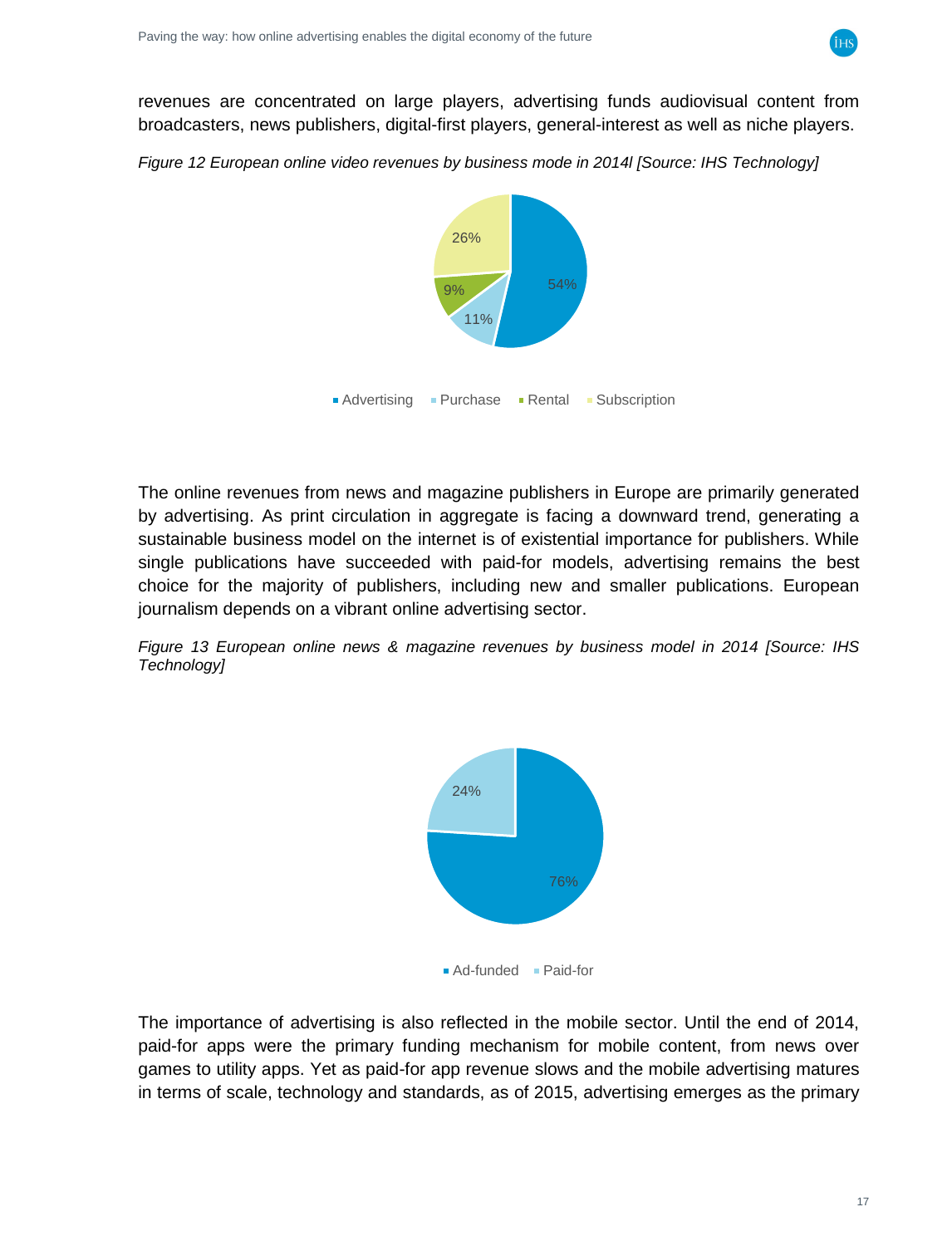funding source. IHS expects mobile advertising to outgrow app revenue and to exceed it by €2.8 billion by 2018.



*Figure 14 European mobile revenues by business model [Source: IHS Technology]*

Importantly, there is no strict distinction between advertising and paid-for business models. Advertising has also served as a key stepping stone towards the development of business models that are *not* reliant on advertising – such as, for example services such as Netflix, which built on consumer habits developed using free ad-supported streaming services such as YouTube. Similarly, 'freemium' propositions such as Hulu in online video, Spotify in online music, and Twitch in online gaming rely on free, ad-funded services to introduce their service to a large number of users, some of whom then upgrade to ad-free, paid versions of the services.

Finally, as one of the earliest, most dynamic and most advanced parts of the digital economy, advertising is a creative lab where the skills and techniques that will drive the wider digital economy are delivered. In what follows we delve deeper on this point.

#### <span id="page-17-0"></span>**4.3 Online advertising and skills needed in the economy of the future**

As the digital economy progressively touches more and more sectors of the economy, businesses in all industries change in identifiable ways; they become more *data driven*, often involving advanced analytics, real-time online transactions and extensive interconnections with other businesses. Cases include, for example, real-time supply chain management relying on RFID chips and GPS data; supermarket stock planning based on in-store customer behaviour patterns; and health applications that track patients' conditions in real time remotely. Both the development and the use of these innovations involve certain key

iнs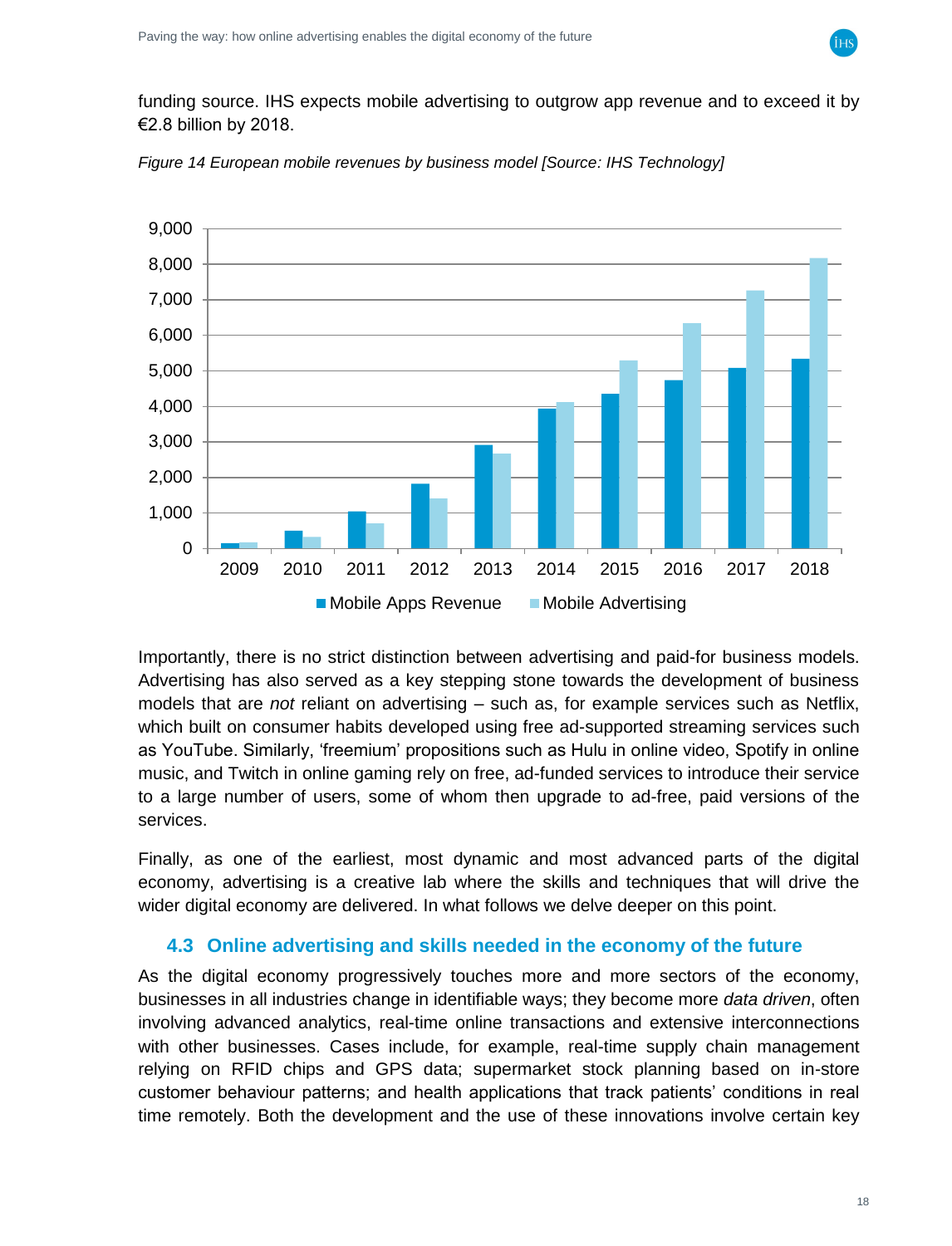

skills that are becoming critical in the new economy. At the technical cutting edge these include variants of 'data science', statistics and IT, but as new tools simplifying the use of data become more widespread, a good grasp of analytics techniques and concepts is also becoming important for non-technical workers.

However, as several recent studies have highlighted, staff with these skills are hard to come by. For example, a 2013 survey of European managers found that 62% believe there is a shortage of data-related skills (Teradata, 2013), and McKinsey (McKinsey, 2011a) predicts that by 2018 the US will have a shortfall of data experts of around 180,000. $xxi$  These are precisely the skills that are key in online advertising.

Online advertising has been a key breeding ground for not only the skills but also the technologies and techniques that are expected to transform the overall economy. For example, the R&D efforts of firms active in advertising technology have played a key role in exploring practical applications of concepts such as 'bandit' algorithms, which have a wealth of applications from medicine to finance.<sup>xxiii</sup>

There are already encouraging signs that such cross-fertilisation is taking place in Europe, with innovative start-up in many areas leveraging approaches, skills and talent from online advertising and adjacent digital industries. For example, Kloeckner-I in Germany is focussed on "digitalization for the steel industry" and building a transactional and product inventory platform, inspired by digital transformation induced by businesses like YouTube, Facebook, or Amazon. In the 1950s and 1960s, the high tech defence industry that clustered around Silicon Valley gave rise to the semiconductor and software industries, which then became major sources of economic growth in their own right, independently of defence. Online advertising has the potential to play a similarly key role in developing the digital economy. And importantly, Europe already has the talent and infrastructure needed. It is key, however, that the right conditions be in place.

### <span id="page-18-0"></span>**5. Conclusions**

In this paper we have reviewed the role played by advertising in the European economy. We started by considering advertising in general, whose contribution is not limited to those persons who work in the advertising industry itself, but also includes activities by media publishers and advertisers, and the suppliers to all of these. All in all, we estimate that by 2013 this accounted for roughly 4.5m jobs across the EU and between €144bn and €372bn in contribution to the EU economy per year. These numbers increase substantially (by factors ranging between 4 and 11 if we also take account of the effects that advertising has on its audiences – although such figures are more subject to debate. Finally, we noted that advertising has other important positive effects, not all of which may be readily quantifiable – for example, by helping fund newspapers' journalism and broadcasters' investment in European audiovisual production.

For the specific case of online advertising, data is much more scarce, but the available evidence suggests that in quantitative terms around a third of the impacts above can be attributed to advertising – specifically, around 1.4m jobs and €44bn - €113bn per annum in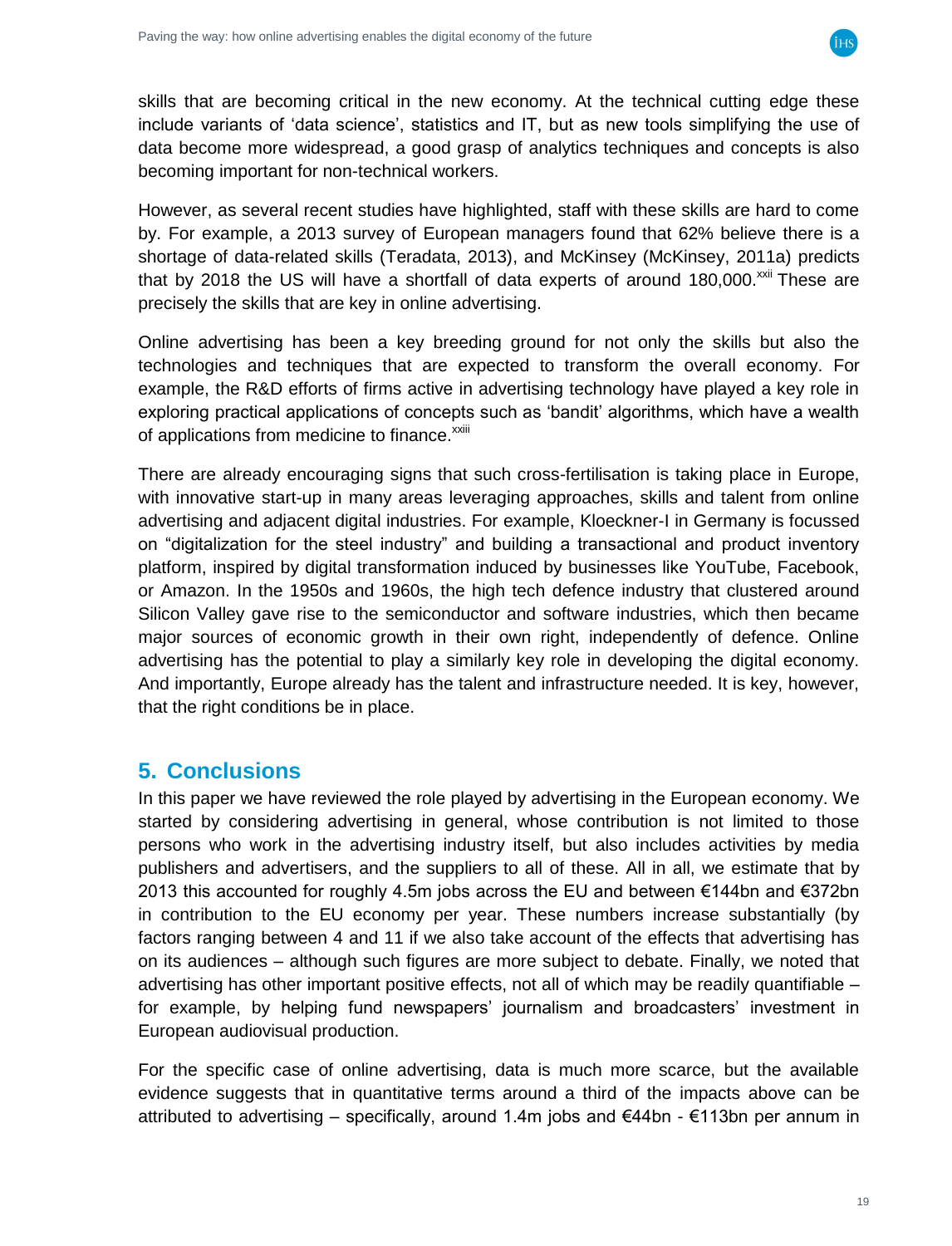

gross value added by 2013, under a broad conception encompassing the advertising services industries, the activities of digital publishers and the suppliers to all these. These numbers are set to grow in line with online's share of all advertising. In a less readily quantifiable way, online advertising has been instrumental to the growth of the internet and the wider digital economy.

The link between online advertising and the wider digital economy is particularly relevant in the context of the strategy for the EU's Digital Single Market. As digital technology comes to play an ever more central role across the economy, some of the skills, techniques and business models being developed for advertising technology become increasingly relevant for other activities – from analytics to real-time marketplaces. Advertising could thus act as a catalyst helping develop Europe's wider digital economy.

We note finally that there is a clear need for further research on this area. Available data is limited not only in regards to online advertising; more generally, a more systematic understanding is required on how specific new technologies are contributing value in different industries (this includes technologies and concepts also used in online advertising, such as predictive analytics). Such evidence would be highly relevant to future policymaking in connection to the EU's Digital Single Market.

# <span id="page-19-0"></span>**6. Policy recommendations**

#### **Comments from Townsend Feehan, CEO IAB Europexxiv:**

"Digital advertising is the object of significant regulatory scrutiny at the moment at EU level. New data protection rules are being negotiated that seem to work at cross purposes to the European Commission's much-vaunted "Digital Single Market" strategy, and a public consultation on online platforms with a vaguely-defined scope may have negative fallout. The data protection text currently on the table would essentially impose a one-size-fits-all framework to an almost infinitely broad range of data that may be considered "personal", without adequately matching regulatory scrutiny and the onerousness of the obligations on data controllers, to the real risks arising for consumers from a particular act of processing. This may limit digital advertising's ability to continue to deliver a wide range of online content to users at little or no cost at the point of consumption.

To ensure a better-adapted legal framework and a brighter future for the European digital economy, EU policy-makers could usefully focus on the recommendations below.

- 1. Establishing a **harmonised regulatory environment** to avoid market fragmentation and safeguard innovation as a key driver for economic growth.
- 2. Preserving legislative frameworks that have achieved their objectives in order to avoid legal uncertainty through repeated regulatory changes. The EU consumer "acquis" and the EU framework for audiovisual media services currently allow for a strong level of protection that ensures consumer trust in the digital single market.
- 3. Leaving adequate space for inclusive **co-regulation and self-regulation** to ensure durable achievement of policy objectives in an environment of rapid technological and business model evolution.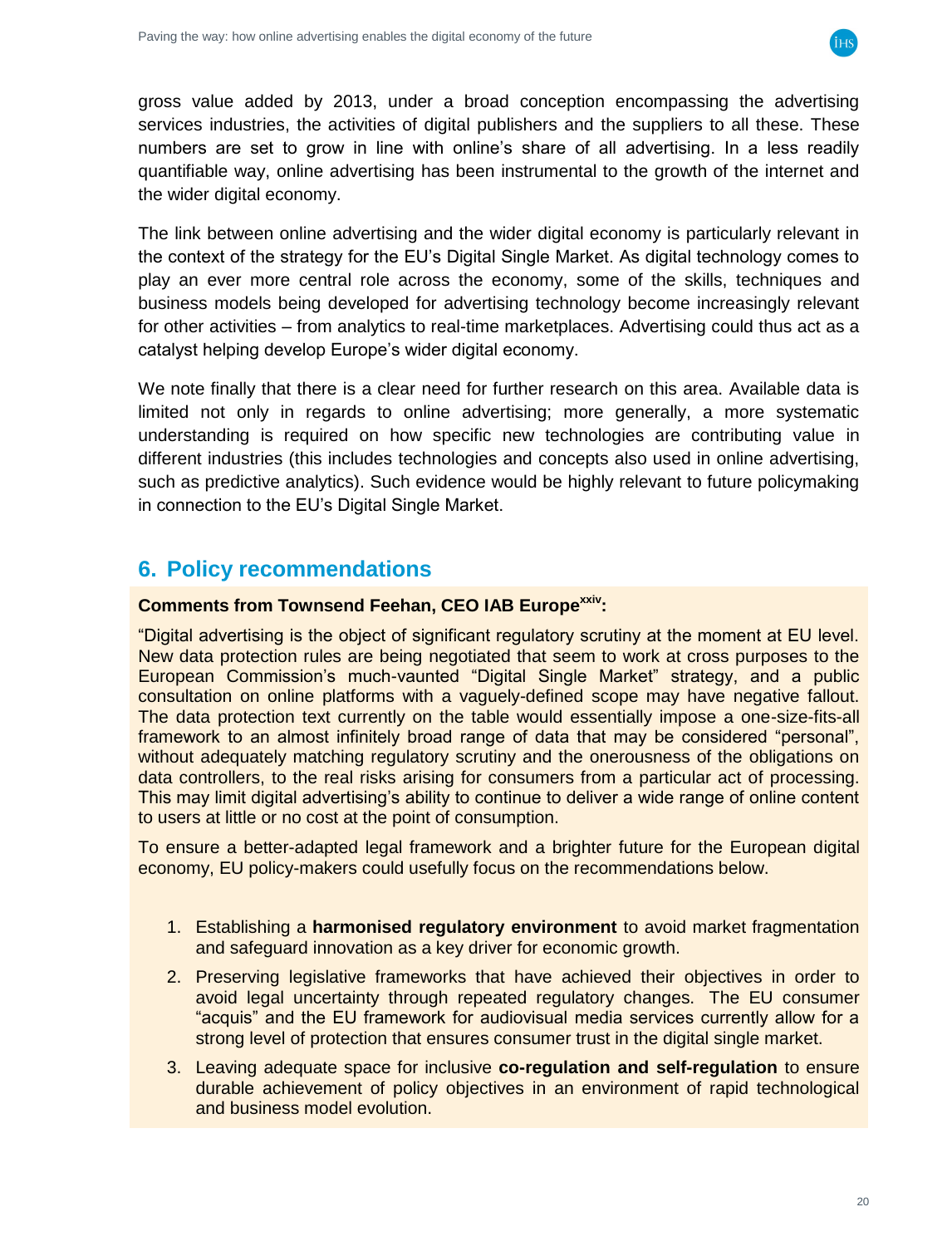

- 4. Updating **data protection rules** to focus regulatory scrutiny on processing that entails meaningful risks for consumers and supports an ambitious Big Data agenda for Europe, enabling the emergence of a Single European Data Market to allow the Union to compete effectively in a data-driven global economy.
- 5. Making sure that freedom of contract is safeguarded to allow fast-paced digital innovation
- 6. Ensuring that **VAT rules** do not create barriers to online cross-border sales by remedying the problems raised by the country of destination principle.
- <span id="page-20-0"></span>7. Creating the right incentives for companies to innovate by increasing the availability of **public and private funding for digital start-ups**.
- 8. Embracing a culture of disruption and entrepreneurship in Europe, teaching the value of experiment and innovation, as well as tolerance of and the value of learning from failures through the establishment of modern and efficient **insolvency rules**.
- 9. Increasing investments in the teaching of computer science, analytical and e-skills in primary, secondary, tertiary and continuing **education**.
- 10. Encouraging the emergence of a **European innovation culture** by better informing the start-up community of existing EU initiatives, building bridges between businesses and universities and creating a European Innovation Platform.
- 11. Investing in ICT and Internet **infrastructure**, including broadband and the Single Telecom Market.
- 12. Encouraging national and local governments to **"think digital first"**, using eprocurement and e-services to drive uptake and implementing Open Data policies."

### **Notes**

This does not imply that in a world without advertising these employees would be unemployed or that no other economic activities would not make a similar economic contribution. Such a counterfactual analysis is outside the scope of this paper, and in any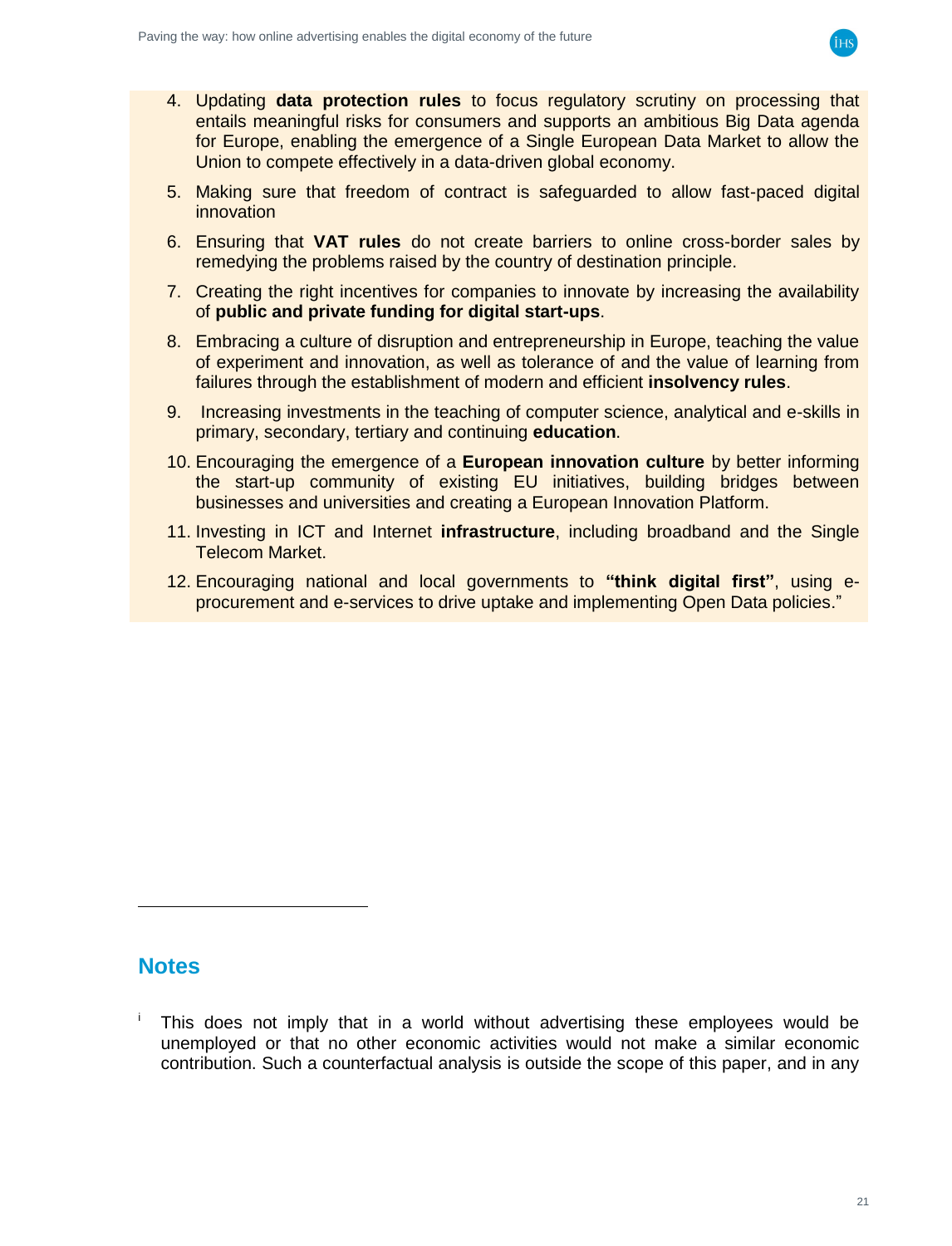case is of limited practical relevance in a world in which advertising exists and has a large footprint across the economy – as we argue.

- <sup>ii</sup> For example, if firm A spends 90% of its revenue buying supplies from firm B, then total revenues would be 1.9 times A's revenues – but this does not by itself imply that any more jobs or economic value has been created than if firm A were acting alone.
- For an initial overview, see (Waterson & Luik, 1996); for a view in favour of advertising's impact see e.g. (Nayaradou, 2006); for a critical assessment, see (Broadbent, 2008).
- $iv$  For example, (Work Foundation, 2011)
- $V$  Section 73.1 in the NACE Rev. 2 industry classification. This includes two sub-categories: "media representation" (i.e. media sales by non-publishers) and "advertising agencies" (a broad category covering the "creation and realisation of advertising campaigns" and "conducting marketing campaigns and other advertising services aimed at attracting and retaining customers"). See and Appendix A.
- vi See (Work Foundation, 2011)
- $V<sup>iii</sup>$  Defined as section M73.1 in the classification used in the UK national accounts, spanning ad agencies and media representation. See (Office of National Statistics, 2015)
- viii See (Deloitte, 2012)

 $\overline{a}$ 

- $i$ <sup>x</sup> See (Cambridge Economics, 2005)
- <sup>x</sup> See (IHS Global Insight, 2013)
- xi See (McKinsey, 2010a)
- <sup>xii</sup> A recent report discussed in (Johnson, 2015) noted that in 2014, 40% of US ad agency revenue was due to online advertising.
- Direct GVA can be expected to be lower than expenditure since much of this spend is used to pay suppliers. Once indirect and induced effects are considered GVA impact is larger; in principle this may be larger than expenditure.
- xiv See http://zaw.de/zaw/branchendaten/arbeitsmarkt-werbewirtschaft/
- xv See (McKinsey, 2010a)*.* Moreover, in addition to the caveats given earlier for advertising in general, the figures here assume that digital and traditional advertising have similar degrees of effectiveness and that their value chains are similarly labour-intensive – both of which assumptions may fail to hold.
- xvi See (McKinsey, 2010a)
- xvii See (McKinsey, 2010b)
- xviii See e.g. (Mayer-Schönberger & Cukier, 2013)
- $x$ <sup>xix</sup> Indeed, McKinsey estimates that 78% of the Internet's impact arises from traditional industries. See (McKinsey, 2011b).
- xx See (Analysys Mason, 2014)
- <sup>xxi</sup> We note that the second type of definition may be said to encompass the first, and therefore can be expected to lead to higher estimates of measures such as jobs.
- <sup>xxii</sup> See also (European Digital Forum, 2015) and (Nesta, 2015)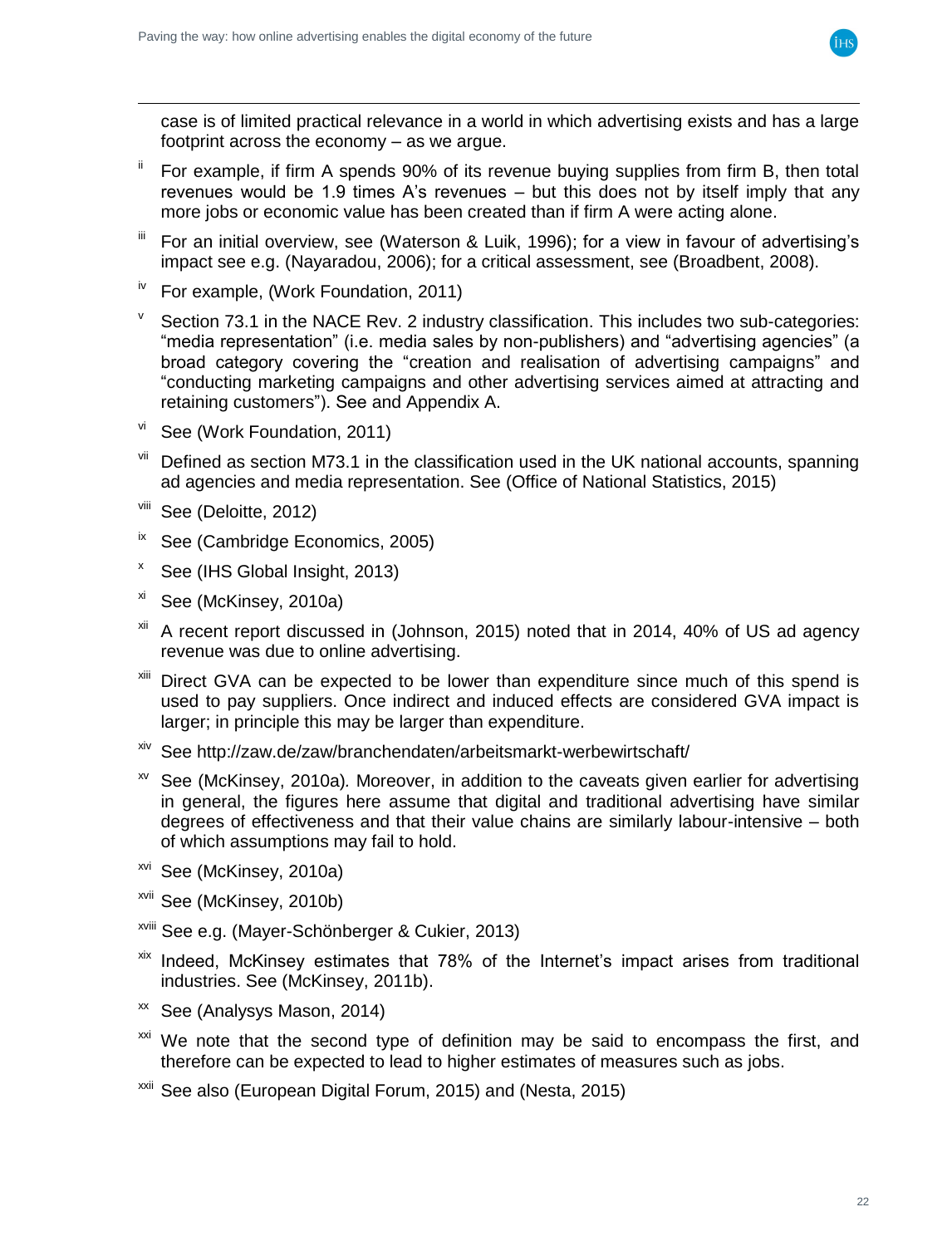

 $\overline{a}$ <sup>xxiii</sup> For a discussion of medical applications, see (Littman, 2015)

xxiv The comments on policy do not reflect the position of IHS Inc. and are the sole views of IAB Europe.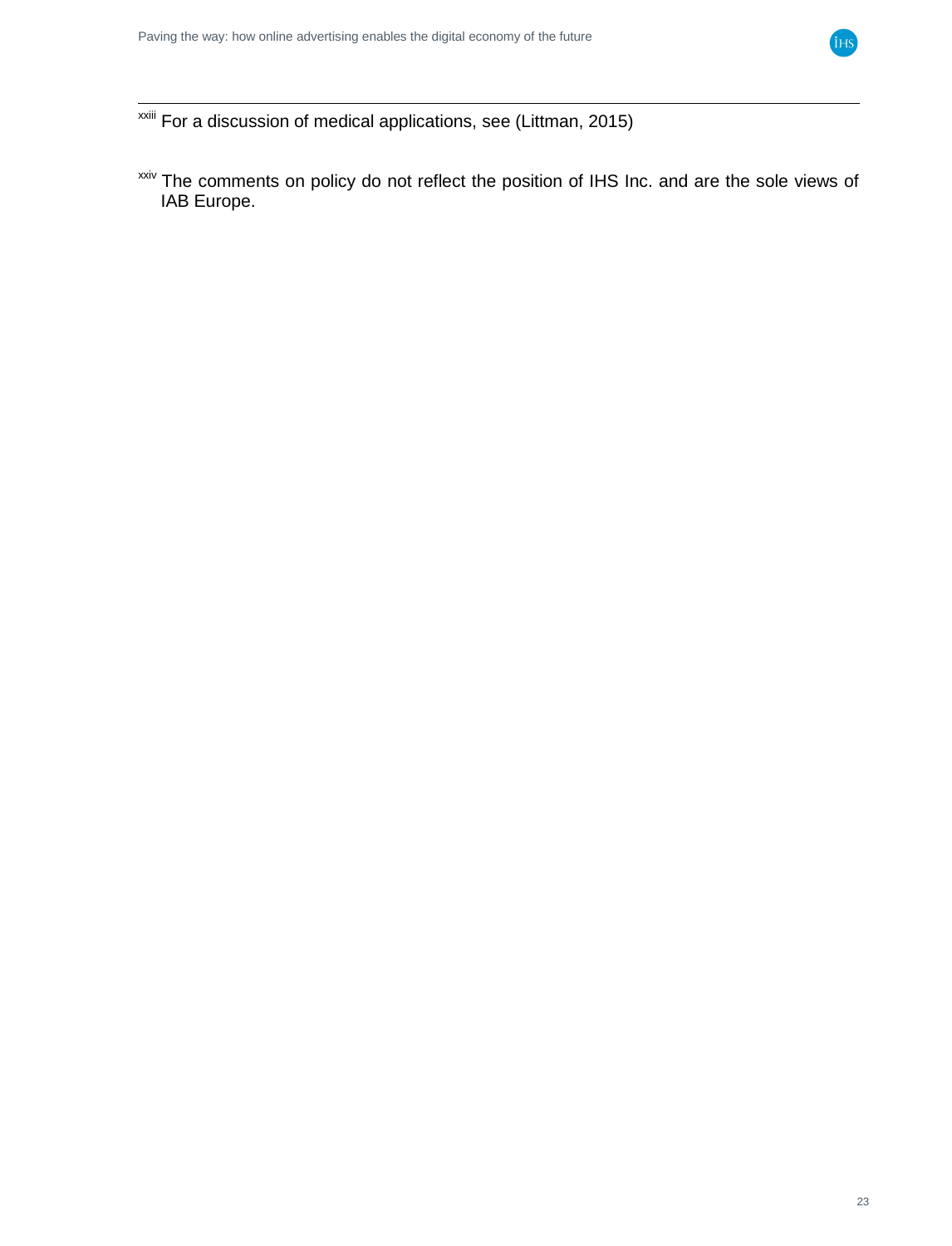

### <span id="page-23-0"></span>**7. Methodology for selected figures in this paper**

This Appendix describes the methodology behind the estimates presented in [Figure](#page-8-0) 5 of this report. We discuss, in order, the four columns in the Figure:

#### <span id="page-23-1"></span>**(a) Direct footprint of advertising services**

Reported figures are taken from Eurostat for GVA and jobs under the "advertising" category (number 73.1) in the NACE Rev. 2 industry classification; see (Eurostat, 2008). This category, which in this report we identify with or concept of the advertising service providers includes two sub-categories:

- "media representation": media sales by non-publishers and
- "advertising agencies": a broad category covering the "creation and realisation of advertising campaigns" and "conducting marketing campaigns and other advertising services aimed at attracting and retaining customers".

[Figure](#page-8-0) 5 presents aggregated numbers combining these two categories.

#### <span id="page-23-2"></span>**(b) Direct footprint of advertising** *related* **activities**

The metrics reported under (a) exclude the advertising-related activities of publishers and advertisers, which involve further value added and jobs. Our "broad" estimates attempt to address this. This is done as follows:

- **Jobs:** For jobs, in addition to the value reported by Eurostat for the ad industry itself (agencies and sale houses), we have added estimates of advertising-related jobs in publishers and brands. To do this,
	- $\circ$  We relied on an analysis contained in Appendix B of (Deloitte, 2012), which estimated the number of advertising-funded jobs in these industries in the UK for 2011, obtaining an overall factor of 3.1.
	- $\circ$  As a check, we considered Table 8 in (Work Foundation, 2011), which yields a corresponding factor of 2.6; this slightly lower number is unsurprising, given that for publishers (Work Foundation, 2011) only considers jobs *related* to advertising whereas (Deloitte, 2012) considers all jobs *funded* by advertising. Further analysis reveals that the two factors can be reconciled if we assume that only 1/3 of publishers' advertising-funded jobs are actually advertising-related (e.g. ad sales, as distinct from e.g. copywriting, reporting, etc.)
	- $\circ$  Finally, we applied this ratio (3.1) to the EU-level number of advertising services jobs as reported by Eurostat (as reported in point (a) above).
- **Value added:** For GVA, we assumed that the value-added-per-worker for the ad-related part of the publishing industry would be the same as for the advertising industry itself; we then took this ratio (which for advertising services is straightforwardly obtained from Eurostat data) and applied multiplied it to the number of relevant jobs in publishing, whose estimation we described above. Given conceptual difficulties, for the sake of conservativeness we did not consider the value-added related to advertising-related functions within advertisers.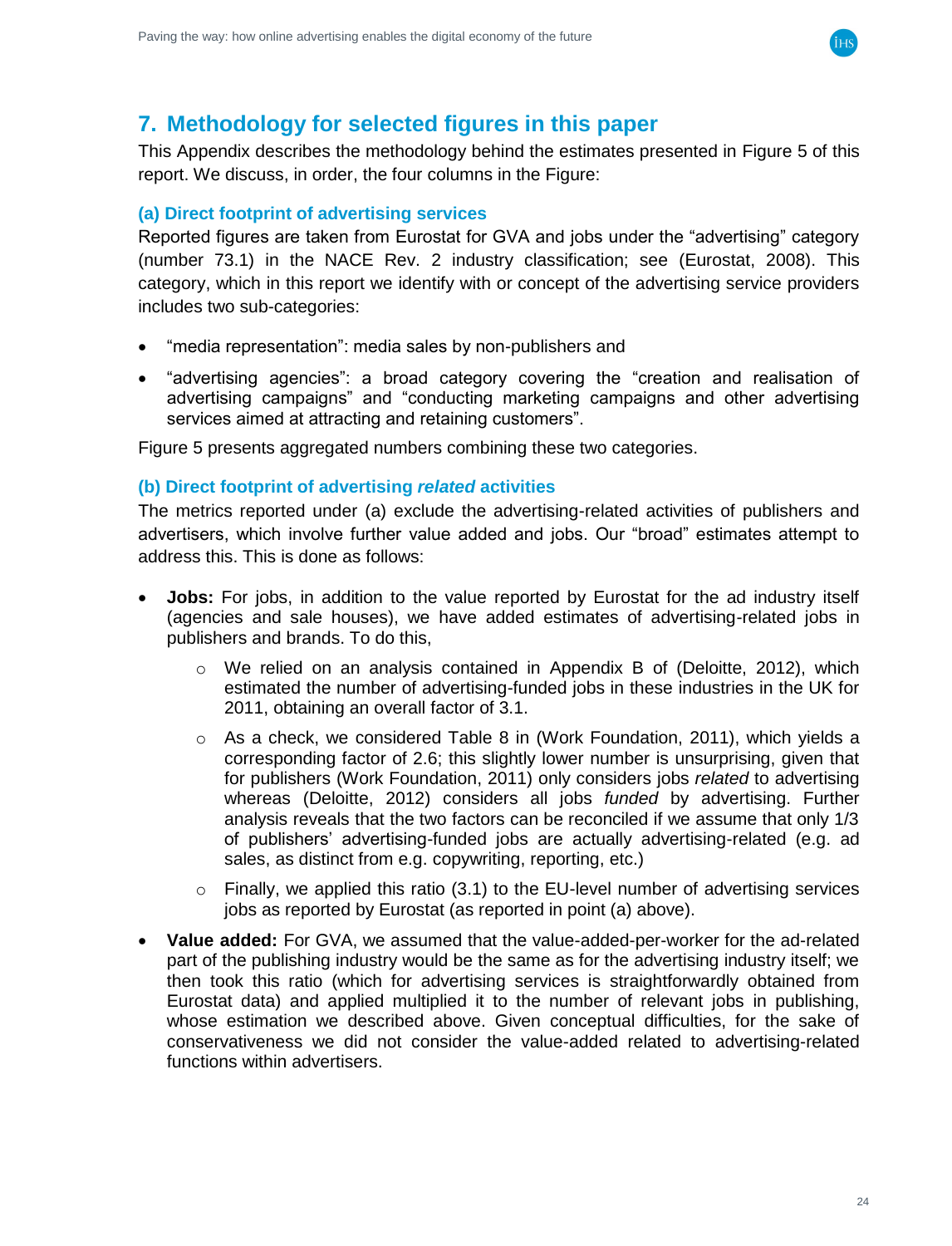

### <span id="page-24-0"></span>**(c) Extended footprint of advertising-related activities (direct + indirect + induced effects)**

Looking beyond the jobs and value added 'directly' contributed by the advertising industry, publishers and advertisers, it is worthwhile also considering the impact on these industries' suppliers, their suppliers, and so on, both in terms of jobs and value added; all of this is commonly referred to as "indirect effects". Furthermore, the employees of all the involved firms contribute to the economy's aggregate demand as consumers, which in turn supports other jobs and value added; this is called "induced effects".

It is common practice in impact studies to use estimates of "multipliers" linking direct, indirect and induced effects so that, for example, given a change in the "direct" GVA contributed by an industry, the corresponding impact in the economy's overall GVA (combining direct, indirect and induced effects) can be obtained. For [Figure](#page-8-0) 5 we have relied on multipliers of this type used in previous published reports; specifically:

- **Jobs:** For the total impact on jobs, we again relied on (Deloitte, 2012), where the direct, indirect and induced jobs were estimated for UK advertising agencies and brands. We applied the multipliers implied by Deloitte's work (1.55 – 1.66) to the estimates produced earlier (see section [7\(](#page-23-0)b)), to estimate the combined direct, indirect and induced job effects of the advertising-related activities of agencies, brands and publishers.
- **Value added:** For the total GVA effect due to the advertising services, we have provided two estimates:
	- $\circ$  For our lower estimate, we have multiplied advertising services' direct GVA contribution by a factor of 2.0, following (Work Foundation, 2011). We then also applied the same multiplier to the GVA of the advertising-related part of the publishing industry (whose 'direct' component in turn we estimated as described in section [7](#page-23-0) (c) above). Since (as noted above) we did not estimate the direct GVA contribution for publishers' advertising-related functions, nor did we estimate corresponding indirect and induced counterparts of this.
	- $\circ$  For our higher estimate, we have used the multiplier value of 2.1 arrived at in (Cambridge Economics, 2005), which links final output from the advertising industry<sup>1</sup> to total GVA impact (combining direct, indirect and induced effects) due to the industry. We have estimated final output as the difference between ad expenditure (itself taken from internal IHS Technology estimates) and publishers' ad revenue. As to the total GVA impact of the advertising-funded parts of the publishing industry, we have assumed that the same multiplier can be applied to publishers' advertising revenue.<sup>2</sup>

It should be noted that multipliers like those we have used are intended to estimate the impact on indirect and induced employment (or value creation) of a potential marginal

 $\overline{\phantom{a}}$ Cambridge Economics' study assumes an increase in demand linked to exports. We assume that this refers only to 'final' demand in the sense that it avoids double-counting due to different firms in the advertising industry acting as suppliers to each other.

<sup>2</sup> We note that the definition of advertising industry used in (Cambridge Economics, 2005) does not coincide with that used elsewhere by us (which follows Eurostat classifications) but have nonetheless assumed that this does not invalidate our use of Cambridge Economics' multiplier.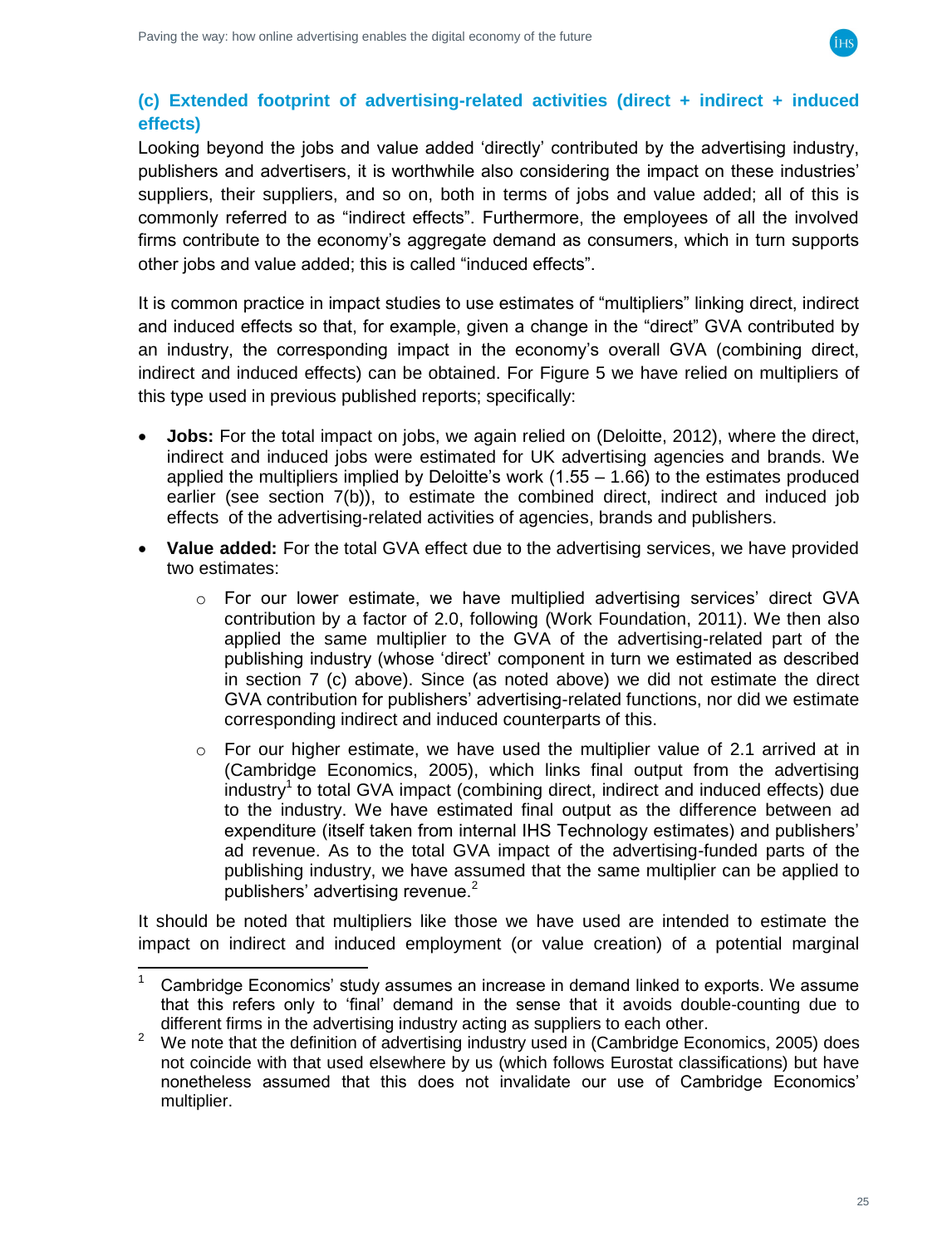

*change* in direct employment or value creation. Their interpretation in terms of overall impact of an advertising industry thus involves an assumption of linearity.

It should also be noted that the use of these multipliers does not imply that the relevant indirect and induced jobs would disappear if advertising did not exist, or that economic activity or output would diminish overall (that would depend on details of counterfactual scenarios); the claim made is only that this economic activity is currently linkable in indirect ways to advertising.

#### <span id="page-25-0"></span>**(d) Overall economic impact (including audience-related effects)**

In order to assess economy-wide effects we proceed as in section  $7(c)$  $7(c)$ , that is, by relying on multipliers arrived at in other studies.

- **Jobs:** for jobs, we rely on (IHS Global Insight, 2013), which concluded that in the US each US\$1 million of advertising expenditure is linked to 81 jobs. We assumed that the same would hold in Europe; using the average EUR/USD exchange rate for 2013, this would mean that each €1 million of advertising expenditure can be linked to 102.5 jobs. We used IHS Technology estimates of EU advertising expenditure inclusive of production costs.
- **Value added:** for value added, again we provide two estimates:
	- $\circ$  For our lower estimate, we rely on findings in (Deloitte, 2012), which draw on an econometric regression of GDP and advertising expenditure in seventeen countries over a fourteen-year period, using statistical techniques intended to isolate the causal effects of advertising on GDP. Deloitte's findings imply that an ad spend increase of €1 leads to an overall increase in GDP of around €6. We have assumed that this applies at EU level, and have neglected the distinction between GVA and GDP, given that the numbers we provide are meant as indicative estimates only, and the difference between GVA and GDP is relatively small. As above, for ad spend we have used IHS Technology estimates of EU advertising expenditure inclusive of production costs.
	- $\circ$  For our higher estimate, we rely on estimates presented in (IHS Global Insight, 2013) for the relationship between advertising expenditure and turnover (or sales) across the economy. The IHS Global Insight study separates this impact into direct, indirect and induced effects, with US\$1 in ad spend generating US\$22 in sales across the economy, of which US\$8.8 corresponds to sales by advertisers. We have taken only this last number (8.8), which as a first approximation we assume can be identified with consumption.

All of our figures are subject not only to any potential limitations in the third-party estimates we have used, but also to the multiple assumptions we have made in applying these to an EU context. As can be seen, these considerations are particularly relevant to our economywide figures, which are meant only to illustrate rough orders of magnitude rather than actual estimates.

 $\mathsf 3$ Note that doing so ignores imports (which would lead to a lower GDP figure) and induced effects (which would lead to a higher GDP figure).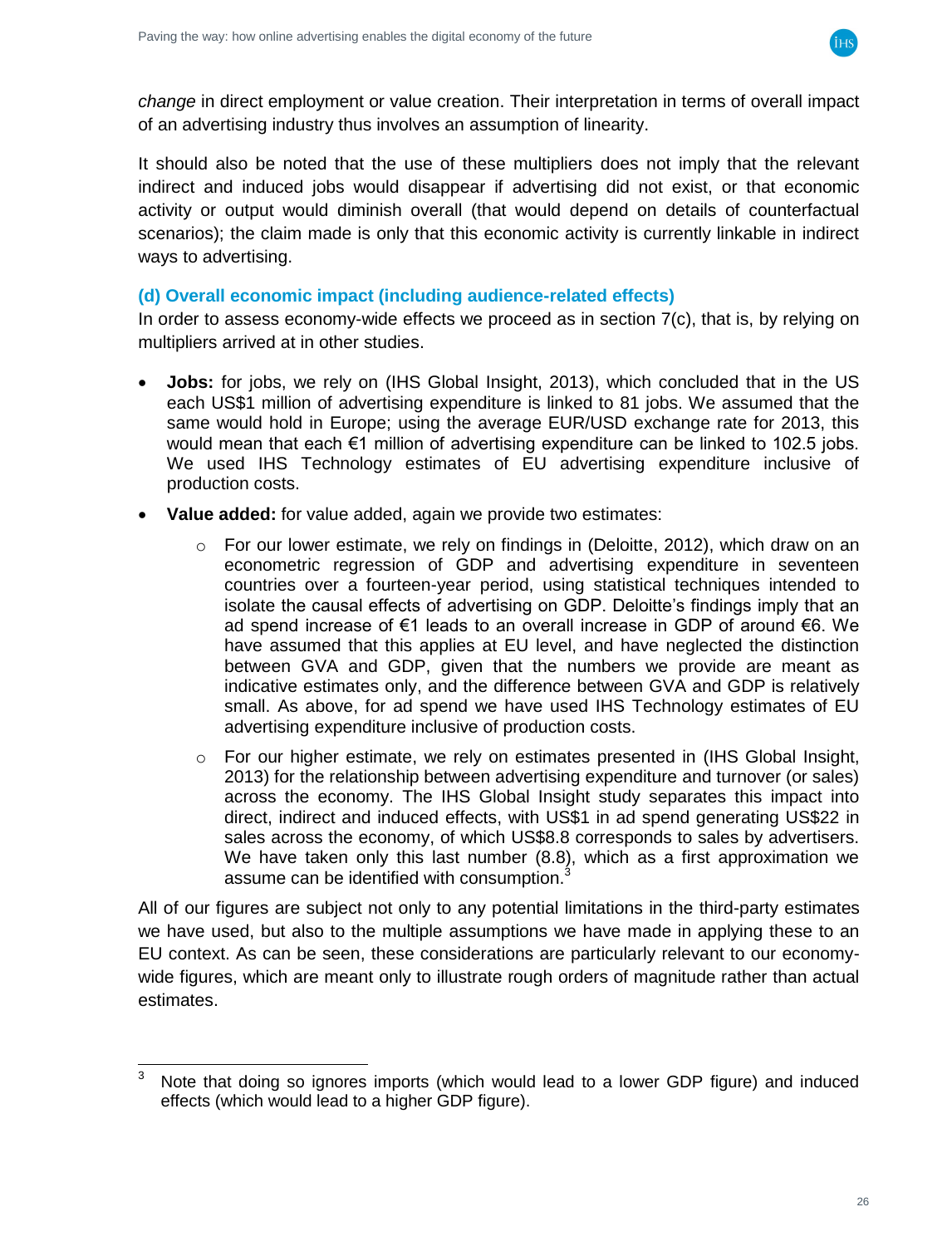

# <span id="page-26-0"></span>8. **Bibliography**

Analysys Mason. (2014). *Data-driven innovation in Japan: supporting economic transformation. n n n n n n n n n n n n n n n n n* http://www.analysysmason.com/Research/Content/Reports/Data-driven-innovation-in-Japan/EnglishDownload/

Australian Bureau of Statistics. (2015). *Discussion Paper: Consultation on topics emerging from submissions to the Information and Communication Technology Statistics Review.* Retrieved from http://www.abs.gov.au/ausstats/abs@.nsf/mf/8179.0.55.002

Boston Consulting Group. (2012). *The Internet economy in the G-20: the \$4.3 trillion opportunity.* Retrieved from https://www.bcg.com/documents/file100409.pdf

Broadbent, T. (2008). Does advertising grow markets? More evidence from the United Kingdom. *International Journal of Advertising , 27* (5), 745-770.

Cambridge Economics. (2005). *Economic Impact of the UK Screen Industries: a report submitted to the UK Film Council and the National and Regional Screen Development Agencies.* Retrieved from http://www.bfi.org.uk/sites/bfi.org.uk/files/downloads/economicimpact-of-the-uk-screen-industries-2005-05-13.pdf

Deighton, J. (2012). *Economic valua of the advertising-funded internet ecosystem.* Retrieved from http://www.iab.net/media/file/iab\_Report\_September-24-2012\_4clr\_v1.pdf

Deloitte. (2012). *Advertising pays: how advertising fuels the UK economy.* Retrieved from http://www.adassoc.org.uk/wp-content/uploads/2014/09/Advertising\_Pays\_Report.pdf

European Commission. (2015). *A Digital Single Market Strategy for Europe - Analysis and Evidence. SWD(2015) 100 final.* Retrieved from http://ec.europa.eu/priorities/digital-singlemarket/docs/dsm-swd\_en.pdf

European Commission. (2013). *Expert group on taxation of the digital economy: general issues working paper. Digit/002/2013.* Retrieved from http://ec.europa.eu/taxation\_customs/resources/documents/taxation/gen\_info/good\_governa nce\_matters/digital/general\_issues.pdf

European Digital Forum. (2015). *Data-driven digital business models: powering startups in the digital age.* Retrieved from http://www.lisboncouncil.net//index.php?option=com\_downloads&id=1076

Eurostat. (2008). *NACE Rev. 2 Statistical classification of economic activites in the*  **European Community.** Community Retrieved From from http://ec.europa.eu/eurostat/documents/3859598/5902521/KS-RA-07-015-EN.PDF

IAB Europe and IHS Technology. (2015). *Adex Benchmark 2014: Online Advertising Expenditure.* Retrieved from http://www.iabeurope.eu/research-and-papers/european-onlineadvertising-spend-iab-europe-adex-nonmember1

IAB Europe. (2015). *Attitudes towards Programmatic Advertising.* Retrieved from http://www.iabeurope.eu/research-and-papers/iab-europe-attitudes-towards-programmaticadvertising-report

IAB Europe. (2015). *The Road to Programmatic White Paper.* Retrieved from http://www.iabeurope.eu/research-and-papers/iab-europe-road-programmatic-white-paper

IHS Global Insight. (2013). *The economic impact of advertising expenditure in the United States 2012-17.* Retrieved from https://www.ana.net/getfile/20391